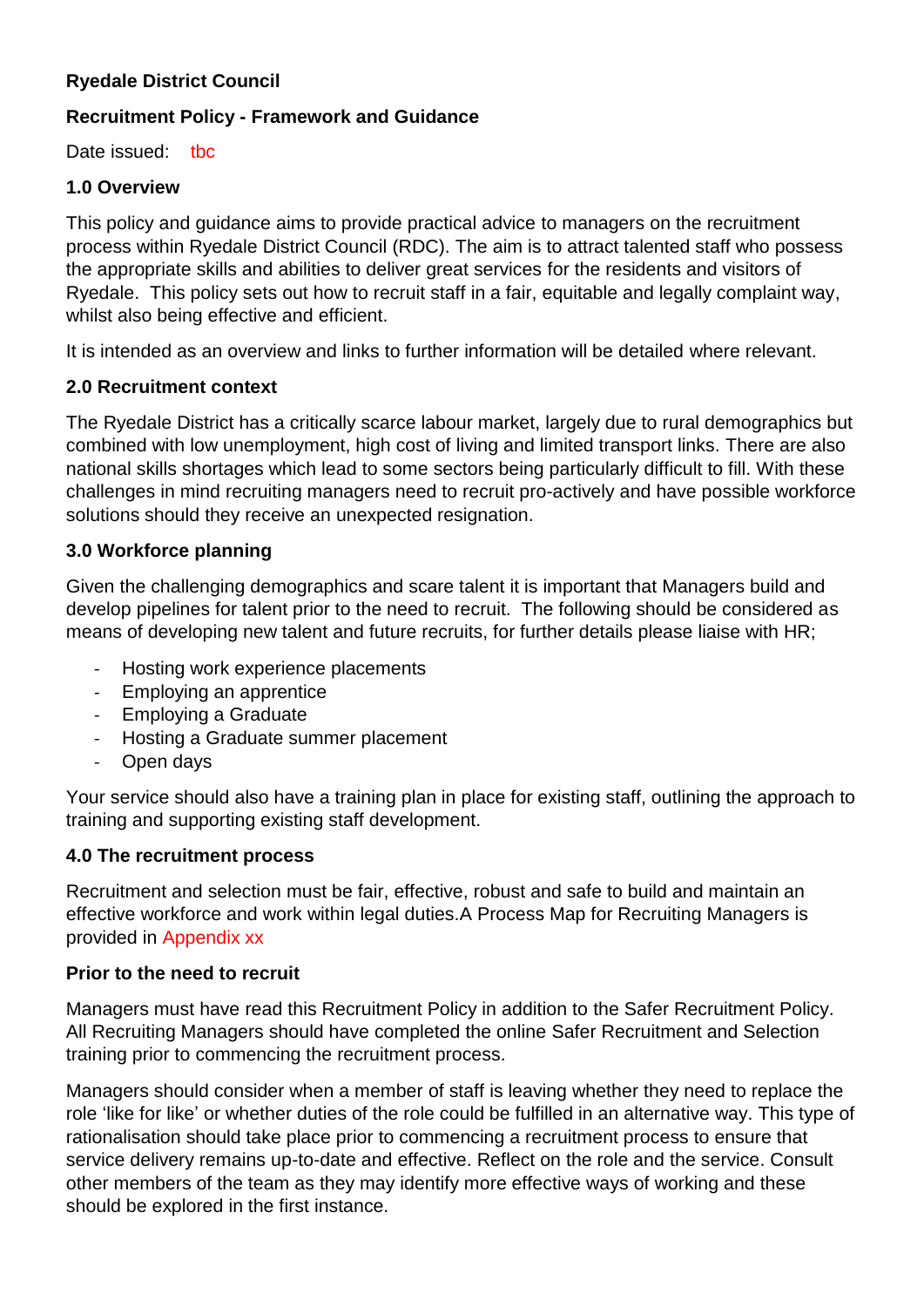Managers must also review the job description and person specification at this stage to ascertain if there is a need to revise the document and have the role re-evaluated (please see below).

# **4.1 Considering recruitment**

Managers need to reflect on prior considerations with regards to whether there is a need to replace the role 'like for like', if a new recruit is sought the following process should be followed.

- Ensure the job description and person specification accurately reflects the role you are recruiting to. The job description should outline key duties, responsibilities and relationships, it includes a person specification to provide information on the areas of knowledge, experience, skills, behaviours and qualifications that are required. A service and job specific context statement helps add depth to the overarching accountabilities contained within the job description. If you need to make updates to the roles and responsibilities please ensure that you contact HR to discuss the nature of the changes, the extent of which may determine next steps. If you're recruiting to a new role and don't yet have a job description, please discuss with HR and they will advise on the job evaluation process.
- Obtain authorisation to recruit from Strategic Management Board prior to advertising by completing an Authorisation to Recruit Form Appendix xx
- Consider whether there is a need to advertise initially as internal only. This is recommended if you believe there is talent in the organisation with whom it would provide a development opportunity for. If you wish to pursue as an internal advert only, please see guidance in section 6.0 below.

# **4.2 Internal Recruitment Process**

All vacancies that are deemed to be suitable for an internal only advert must be posted on the internal Ryedale Intranet (BOB) for a period of approximately a week. This ensures fairness and equality across all RDC employees.

To post the details as an internal only advert on Ryedale Intranet please email a Vacancy Media Order Form (Appendix xx) to Employment Support Service, ensuring you tick the box to confirm if the vacancy is 'Internal Only?' Please consider that your vacancy might not be posted until up to 24 hours after submission so bear this in mind when planning time-scales.

Internal applicants will be able to view the vacancy on the Ryedale Intranet (BOB) and submit an online application.

## **4.3 External Recruitment Process**

Once you have completed the initial preparations outlined in 3.2, Managers need to plan the recruitment timeline prior to developing the advert.

In such a challenging recruitment market it is paramount a positive candidate experience is at the forefront. To engage candidates and minimise the risk of withdrawals, or of candidates securing other job offers prior to your interview its important the recruitment process is completed swiftly. Planning in your interview date and organising panel members as a starting point ensures you have this secured and the process can work backwards from this date.

The time-scales below are recommended.

Planning; Recruitment timeline;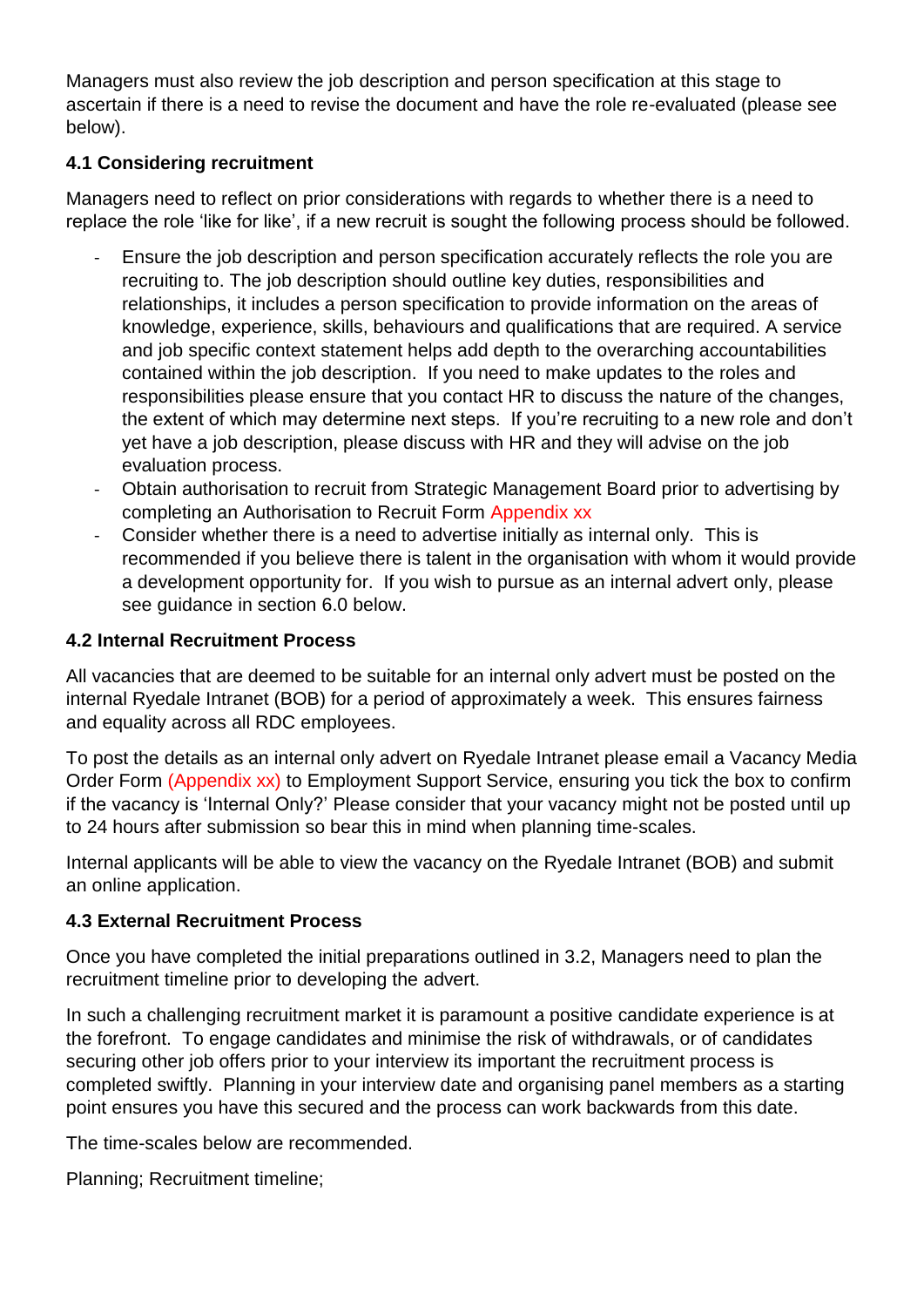- Interview date; aim to have between 7 10 working days from your shortlisting date to the interview date
- Shortlisting; aim to shortlist within 2 working days of the job advert closing
- Advertising period; A minimum of two weeks is recommended, up to three weeks

The external recruitment process is currently administrated by North Yorkshire County Council's (NYCC's) Employment Support Service Recruitment (ESSR) Team. This team will complete the administration element of the recruitment process e.g. posting the advert, collating applications, inviting candidates to interview and obtaining clearances. Managers are encouraged to maintain direct contact with candidates at all stages and especially following shortlisting whereby you may need to follow up with a candidate to ask questions, ask them to return ID or even provide a personal invite to interview by telephone (in addition to the email invite ESSR send to them).

NYCC's Resourcing Solutions Team are a separate team to ESSR and provide specialist recruitment advice and guidance on how to engage and reach talent.

# **4.4 Advertising**

Once the recruitment timeline has been set, Managers can proceed to write the recruitment advert.

The job advert should be engaging and attractive to potential candidates, balancing the benefits of the role alongside an explanation of what the responsibilities of the role are and describing why RDC is an excellent employer. Template job adverts are available on the Intranet in the recruitment section.

To be complaint with the Equalities Act managers must avoid reference to any statements that could directly or indirectly discriminate against people who may possess a Protected Characteristic. Additionally, job adverts should avoid any statements relating to number of years' experience and wording describing candidates that could be viewed as discriminatory. To ensure fairness and equality your advert should only state genuine occupational requirements (GOR) were it is lawful to treat people differently when recruiting, the requirement must be crucial to the post and not merely one of several important factors. An example; A women's refuge may want to say that it should be able to employ only women as counsellors. Its client base is only women who are experiencing domestic violence committed by men. This is likely to be a genuine occupational requirement.

Managers can take positive action to increase attraction of a certain demographic with a protected characteristic in their team. You should not however take actions that could be regarded as preferential treatment of a minority group over those of a majority group, this would be viewed a Positive Discrimination which is illegal. For example, choosing to appoint a candidate due to their gender to address a team gender imbalance is not legal.

Once the advert is written Managers need to complete a vacancy media order form (Appendix X) and send to Employment Support Service Recruitment (ESSR). Please allow a full working day for your advert to be posted and ensure this is built into your recruitment timeline.

Job adverts will be administrated by ESSR and will be placed on the following media as standard;

- NYCC Jobs www.nyccjobs.co.uk
- Ryedale District Council Jobs Board www.rdcouncil-jobs.com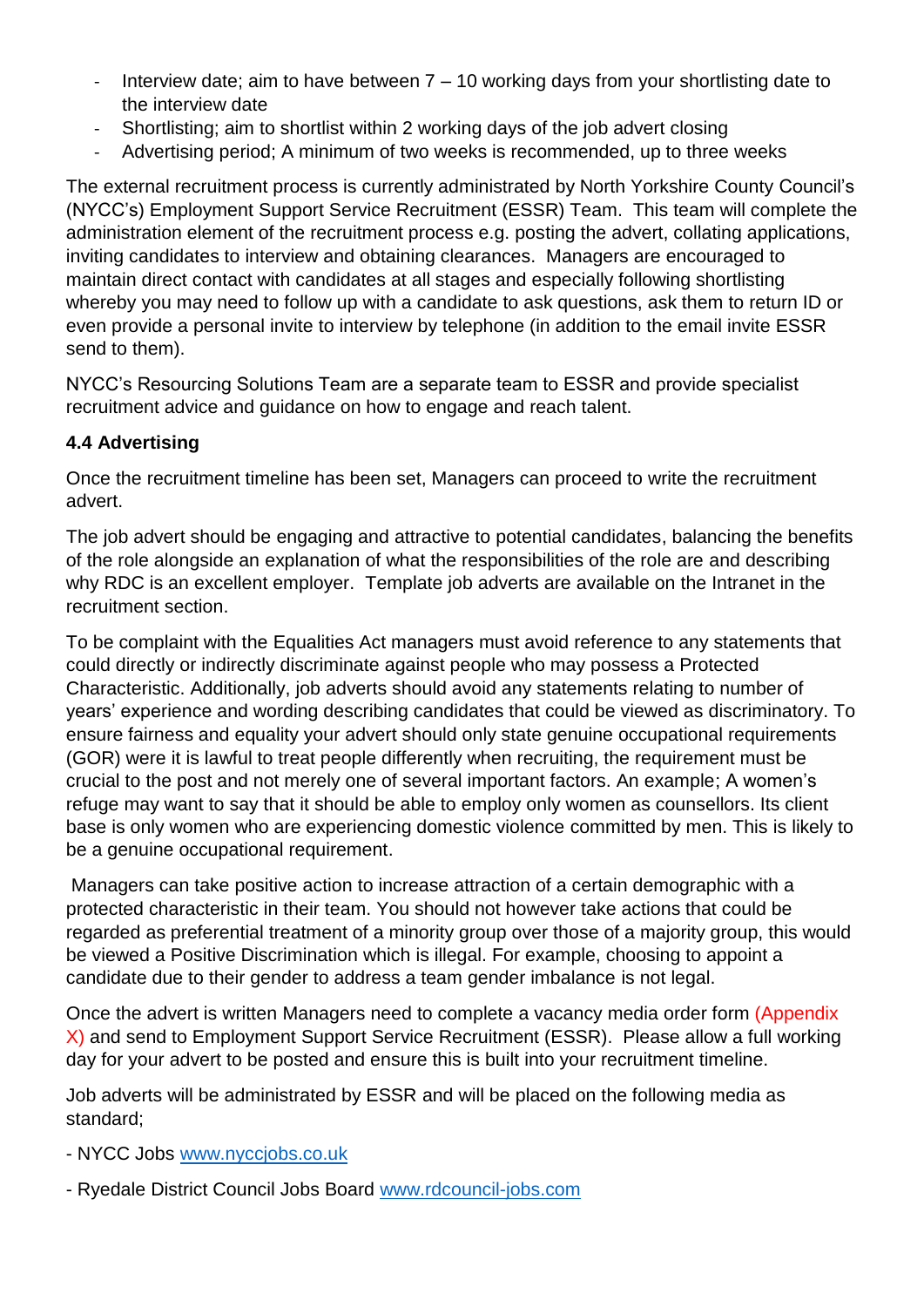- Many jobs will usually also appear on Indeed.co.uk who voluntarily pick up jobs from the NYCC jobs page and copy them across to Indeed.

# **Additional Media Advertising**

In order to evaluate the need and reduce unnecessary costs, all requests for external paid for media advertising will be reviewed by the Resourcing Solutions Team. The Vacancy Media Order Form has a section for Managers to request; **Resourcing Solutions referral required for Specialist advertising?** 

*If Yes is selected it will be referred to the Resourcing Solutions Team who will make contact to discuss. Please note that additional media advertising will only be considered for hard to fill or specialist vacancies. The Resourcing Solutions Team have existing media relations and can secure preferential rates.* 

# **4.5 Shortlisting**

Vacancies close at midnight by default on the closing date. Within 24 hours or the next working day following the closing date the ESSR team will email applications to the Recruiting Manager. These applications will be anonymous to ensure equality across candidates.

Shortlisting should take place 1-2 working days after the closing of the job advert. The short listing must be undertaken by a minimum of 2 members of staff including the manager. You must be able to evidence objectivity and equitability in your decision making and in order to do this it is recommended you record your decisions to a Shortlisting Decision Making grid (Appendix x). Identify the essential criteria from your Job Description and transfer across to the Shortlisting Decision Making grid. You may wish to consider 2-3 key factors that are particularly needed by your service/team at this point in time and these could be the ones that you weigh more heavily to aid in the scoring of candidates.

Upon completion of shortlisting Managers should complete the Shortlisting Results Form and return by email to ESSR within 24 hours of finishing the shortlisting.

If a candidate has made a declaration under the Rehabilitation of Offenders Act 1974, they must be treated fairly and not automatically disregarded. All candidates who meet the essential criteria, regardless of convictions declared, should be invited to interview where the nature of any convictions can be explored further. You must treat all declarations confidentially. The exceptions where an applicant may have to declare spent cautions and convictions are listed in the Rehabilitation of Offenders Act 1974 (Exceptions) Order 1975, this includes roles which are in Regulated Activity. Please contact HR is you have any queries relating to this.

Due to volume of applications received RDC do not guarantee the provision of feedback to applications that have not been shortlisted. However, managers are encouraged to do so where possible to create a positive impression of RDC as an employer and encourage future applications.

Applicants have the right to request to see any notes or documentation relating to the short listing of their application. Applicants can do this through a Freedom of Information request (also referred to as Subject Access Requests) through data management services. Managers should retain shortlisting notes/forms for 6 months following the shortlisting decision.

Upon receipt of your shortlisting results form, ESSR will email an invite to interview to the candidates and they will also send you the candidates full application form, including their name and contact details. You are encouraged to contact the candidate to thank them for their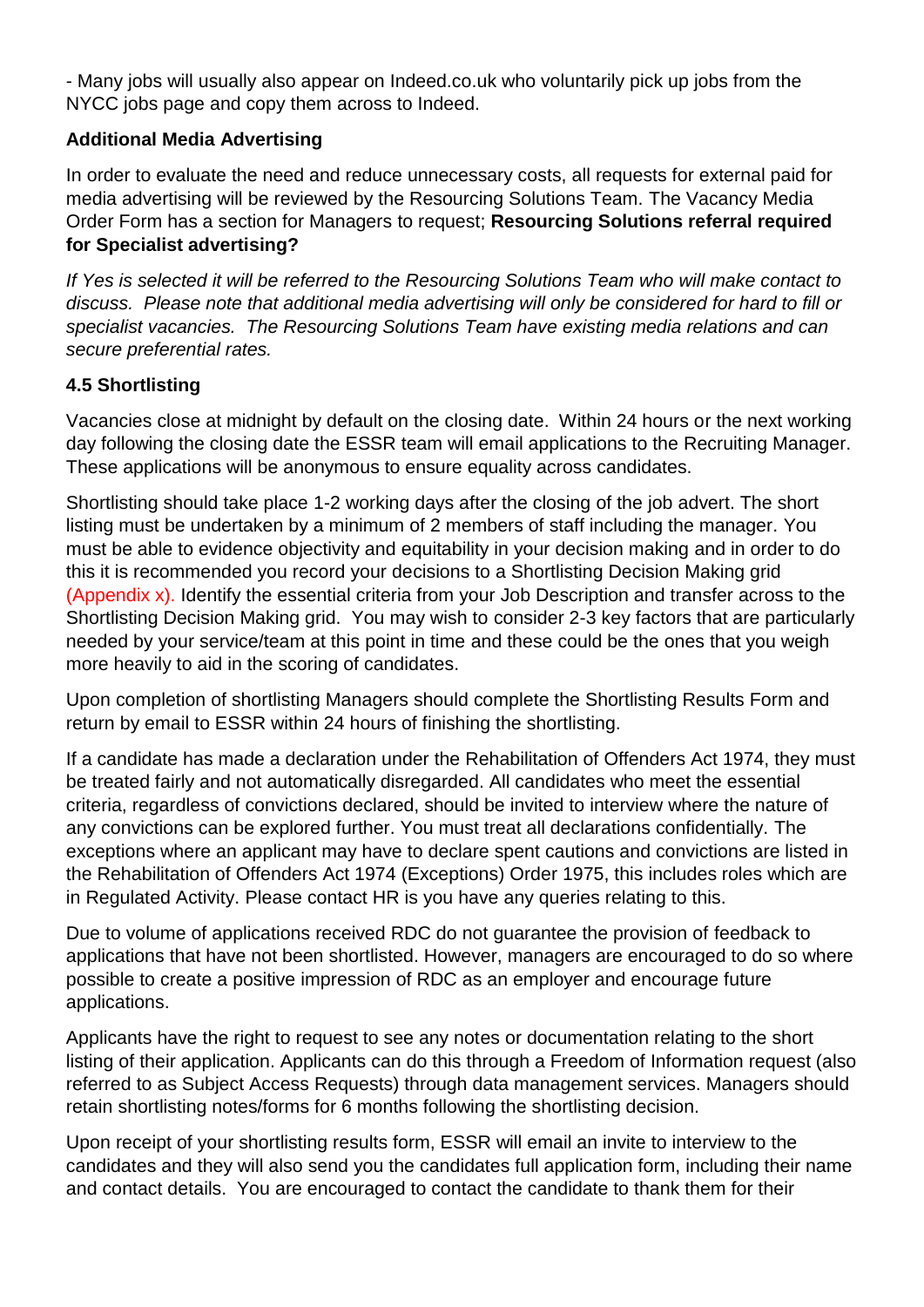application, advise they will receive a formal invite to interview by email but express your interest in meeting them.

# **4.6 Assessing and selection**

Interviews should be conducted by a panel of at least 2 members, usually not more than 3 and where possible, the panel should be as diverse and inclusive as possible, include a mix of male and female representatives, represent different ethnicity and age groups where possible. All members should be adequately trained, and the Lead Panel member must have completed the mandatory Safer Recruitment & Selection and the Equality and Diversity online learning packages.

Interview questions should be prepared in advance. Competency based interview questions are recommended as the best predictor of future performance is a candidate's previous behaviours. An example interview question bank is available on BOB.

The candidate should be scored throughout the interview (a template for interview decision making is available on BOB. It is the manager's responsibility to retain sufficient records to justify their objective decision making if challenged. It is important that only the skills/behaviours which appear in the job description/person specification are assessed. The marking system should be agreed beforehand and applications should be scored separately by panel members before a final mark is given. If a candidate cannot attend an interview face to face the manager can offer to conduct it remotely but if appointed, the candidate will need to provide necessary documents prior to their start date.

It is a legal requirement to ensure that all candidates have documentation providing proof of their right to work in the UK prior to employment. A list of acceptable evidence is available here;

# https://assets.publishing.service.gov.uk/government/uploads/system/uploads/attachment\_data/fi le/774286/Right\_to\_Work\_Checklist.pdf

It is the recruiting manager's responsibility to verify this documentation at interview. The person verifying the document should add "Verified as true copy of original on xx/xx/xx (insert date)" to the copied document. It is also a requirement to ensure any essential qualifications, memberships of professional bodies and DBS documents (where applicable) are provided and verified at interview. **Upon completion of the interview, documents for the successful candidate(s) must be sent to Employment Support Services Recruitment who will audit and check that the documents are compliant.**

# **4.7 Assessments and testing**

Any assessments used as part of the decision making/interview process must be objective and fair. They must not provide an unfair disadvantage to any candidates e.g. internal candidates. It is recommended that you speak to Resourcing Solutions, who have qualified Occupational Assessors in the team, about assessment options if you feel these are needed to aid your recruitment. A range of 'off the shelf' assessments are available and these often have guidance on adaptations for candidates who declare a disability, which you may not be able to provide objectively if you design your own assessment. Please contact the Resourcing Solutions Team for further info and costs.

# **4.8 Decision making**

It is essential that only objective information is used in the decision making process and those decisions are justified, fair and evidence based. The panel should be able to demonstrate that they have acted proportionately. It is the responsibility of the chair of the interview panel to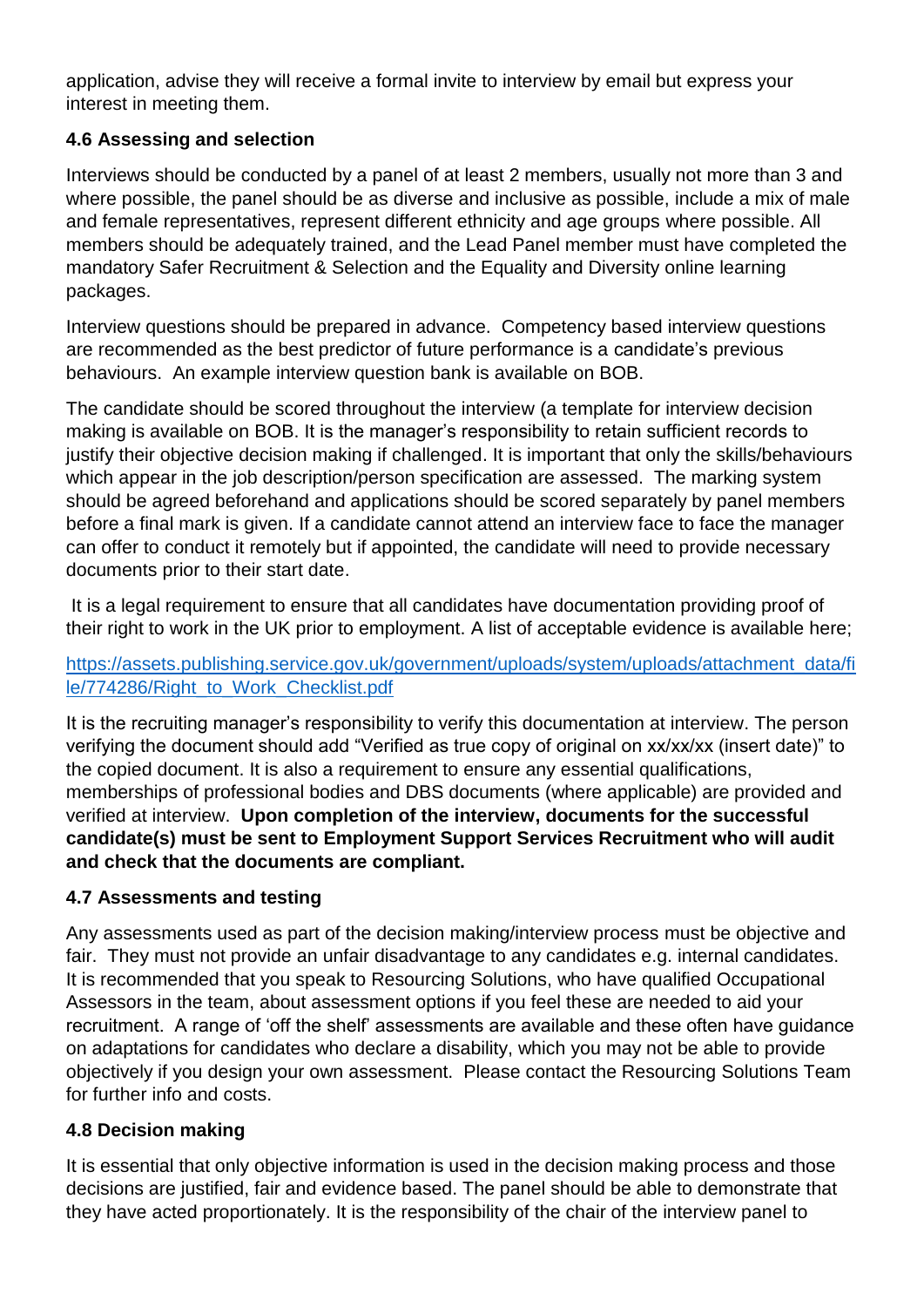demonstrate that discrimination has not occurred and not for the applicant to prove that it has, should there be any challenges.

The candidate with the highest score should usually be appointed however another candidate may be appointed if it can be evidenced they would be a more suitable fit for the team; this must be objectively justifiable. If a candidate does not meet a pre-determined benchmark, this does not mean they are not appointable. If the manager can see that they **could** meet the requirements of the role within their probationary period with support, then you are able to appoint.

It is entirely acceptable not to appoint – selecting the best candidate for the role is essential and managers should not feel compelled to appoint a less than satisfactory candidate regardless of the demands of the service.

On completion of all interviews, the successful candidate(s) must be informed of the outcome within 1 working day and the successful candidate(s) should be advised that the offer is subject to satisfactory clearances.

Candidates that have not been successful should be notified of the outcome within 2 working days of the interview. Managers should offer to provide feedback, though the feedback can be arranged to be provided at a later date, though no later than 10 days after the interview as to avoid any negative perceptions of the organisation. Though the candidate might not be suitable for the role they initially apply for, they could be suitable for other roles in the Council and if they have had a good experience they will consider applying for the Council again. Recruiting managers should therefore be able to provide solid, encouraging and constructive feedback.

# **4.9 Employment checks and clearances**

No employee will be authorised to commence employment until **all** appropriate employment clearances have been fulfilled, including:

Evidence of eligibility to work in the UK

https://assets.publishing.service.gov.uk/government/uploads/system/uploads/attachment\_data/fi le/774286/Right\_to\_Work\_Checklist.pdf

- Two References; at least one of these must be from the present or most recent employer)
- Health declaration
- DBS clearance (if applicable to the post)
- Evidence of any qualifications which are a legal requirement of the role
- Evidence of any membership to professional bodies which are a legal requirement of the role

When contacting the candidate to make the conditional offer of employment, if the candidate accepts you should advise them that they will receive a conditional offer by email and will be asked to complete a health questionnaire, ask them to do this as soon as possible. Advise that their referees will now be contacted and ask that they contact their referees to forewarn them and encourage them to complete quickly as possible so they can start as soon as they are able to. The manager may consider withdrawing the conditional offer based on the inability to gain satisfactory clearances. We recommend that manager take advice from Resourcing Solutions before doing so.

Managers should obtain a minimum of 2 references, as a minimum one of which must be from the current or most recent/relevant employer. If the references obtained are considered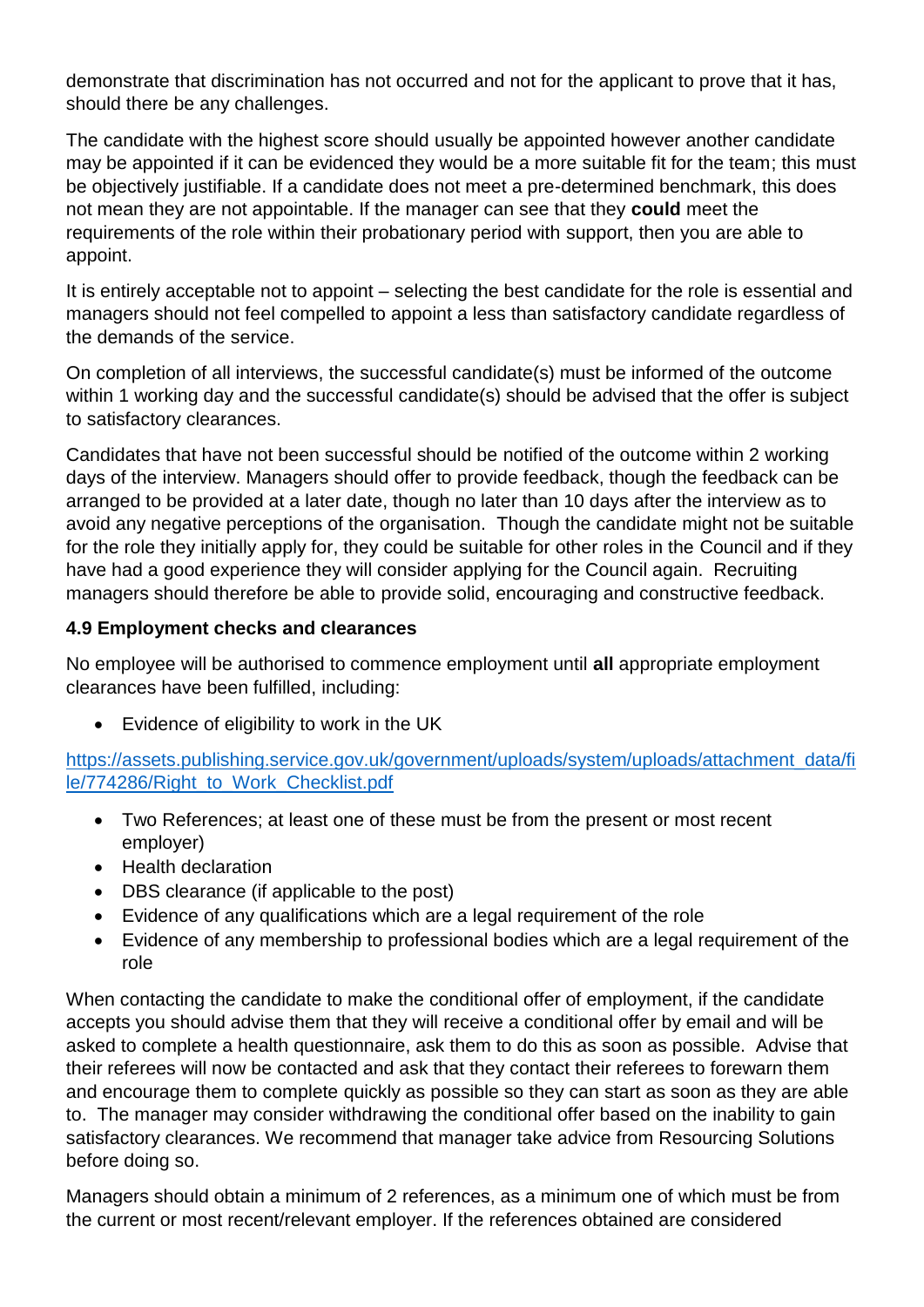unsatisfactory the manager may decide, with the applicant's permission, to seek further references to consider the position further. It is the manager's responsibility to decide if the reference is satisfactory. Any serious matters, recent or unresolved issues must be explored further by the recruiting manager with the referee and applicant. If the reference is obtained by telephone the manager's understanding should then be confirmed in writing to the referee as a record of the discussion.

In the event that the reference is unsatisfactory due to the level of absence, further advice from HR and Occupational Health should be sought. As a general rule, absences that would trigger RDC's attendance procedure would be deemed unsatisfactory, however care must be taken as some absence may be pregnancy or disability related which may require further consideration due to potential discrimination.

In some circumstances it may not be possible to obtain employment references, for example, when an applicant has not worked for several years, has never worked or has recently left education. In such exceptional situations, professional references must be obtained and the recruiting manager must assess the risk involved and where applicable ensure that appropriate alternative safeguarding measures are undertaken and/or put in place if the person is appointed. Professional references should ideally be sought from someone who has supported the individual in this capacity (e.g. Teacher, Lawyer, Doctor). In instances where efforts have been made to gain employment/professional references and a second reference has not been successfully obtained, a character reference may be provided as a second reference only (Non DBS posts only). In exceptional circumstances where no employment/professional references can be obtained please contact HR for advice.

The recruiting manager will be informed of the outcome of the health declaration and if any reasonable adjustments need to be made. Offers of employment should not be withdrawn for health related reasons without consultation with HR and Occupational Health.

## **5.0 New starter engagement**

Once all clearances have been received, ESSR will inform the recruiting manager, who must then contact the candidate to arrange a start date. Once the date is agreed with the candidate the recruiting manager needs to inform ESSR who will then start to create a contract for the candidate. The contract will be emailed to the Recruiting Manager who is responsible for checking it for accuracy and confirming this with ESSR. When this has been confirmed ESSR will then email the contract to the candidate and the candidate needs to accept this online via the portal. When ESSR receive confirmation of acceptance from the candidate they can then issue an employee reference number and set up the payroll record (a copy of which is emailed to the Recruiting Manager, so they will know when it has been issued). Therefore, the Recruiting Manager is responsible for prompting their candidate to review and accept the contract.

The majority of candidates will have to give notice to their existing employer and, depending on the role, there may be some delay between the candidate being appointed and starting in post. It is important to maintain contact regularly with the new appointee, providing them with any information that they need about RDC, their service, team and about their new role.

## **5.1 Agency workers**

There may be occasions where RDC may require the services of temporary agency staff. This should only be for short term, emergency requirements and not part of an ongoing workforce solution. In those emergency situations, agency worker's assignments can be arranged for a maximum of 8 weeks. If the service has progressed a vacancy to recruitment with view to filling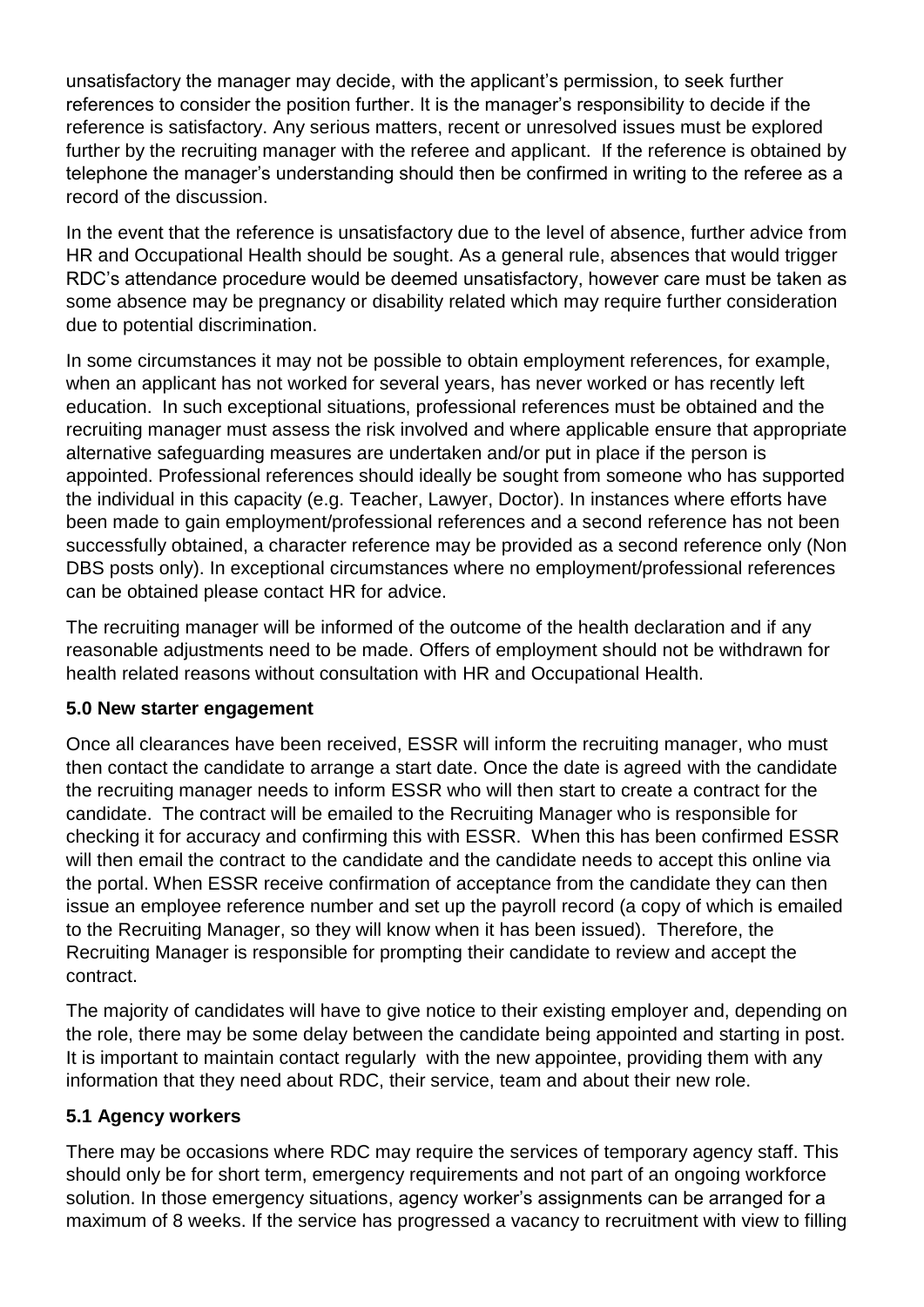the position on a permanent basis through payroll, then an extension of up to a further 4 weeks may be available.

If your service needs to utilise agency workers, you will need to gain authorisation from a member of SMB in writing prior to making any requests. Once this has been confirmed please contact Resourcing Solutions who will speak to you about your service needs and where necessary, will negotiate terms, conditions and rates directly with agencies on your behalf. Services must not contact agencies directly to arrange supply.

## **5.2 Further Support**

If you have any further questions about the recruitment process or need some advice, you can contact Employment Support Service Recruitment Team on: 01609 532190 or employmentsupportservicerecruitment@northyorks.gov.uk

For hard to fill or specialist resourcing advice contact our professional recruitment advisers Resourcing Solutions resourcingsolutions@northyorks.gov.uk or 01609 535585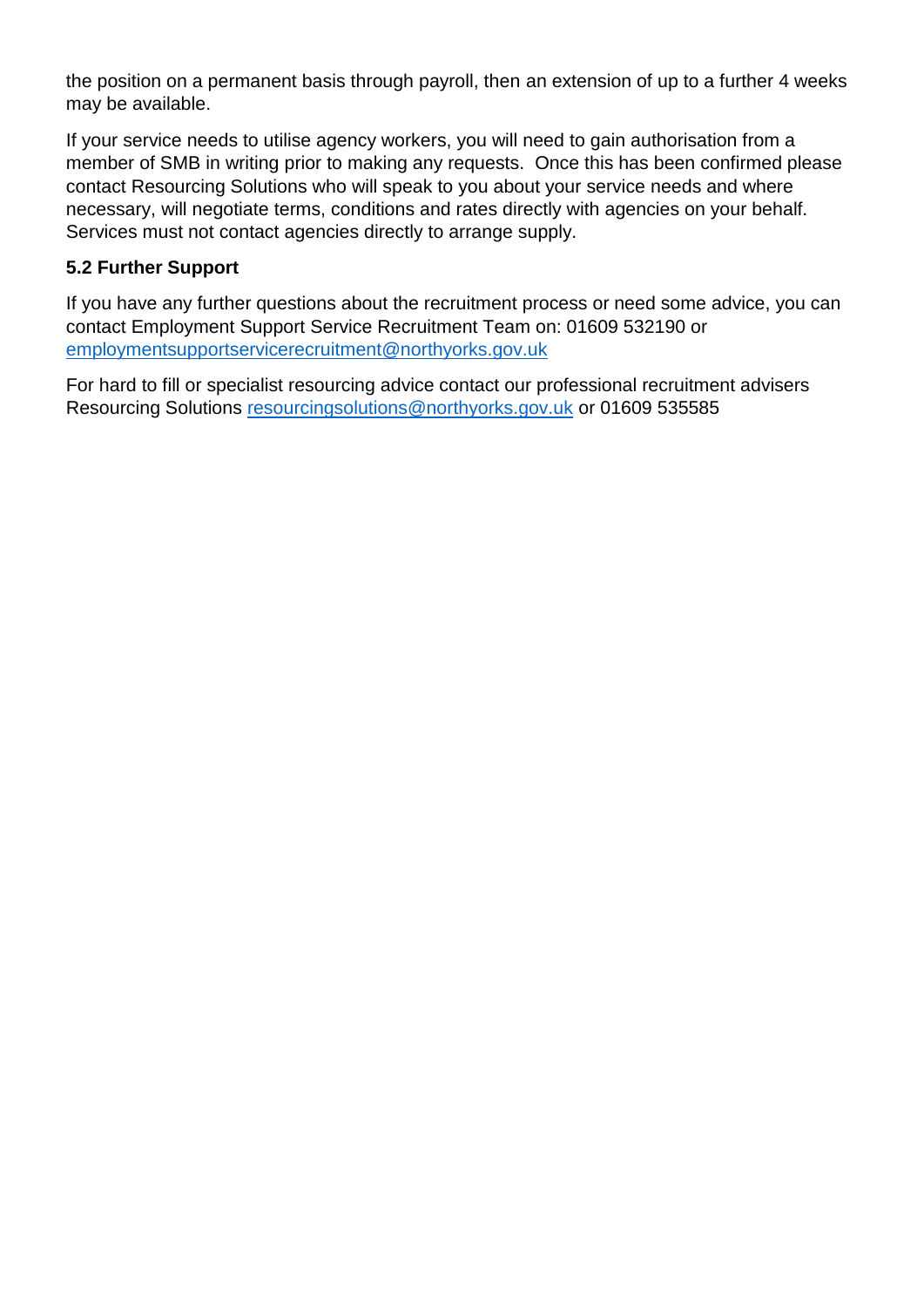#### **Appendix xx Recruitment Process Map for Recruiting Managers**

Step 1: Recruiting managers should ensure they have completed the mandatory training on Safer Recruitment on the Learning Zone

Step 2: If the role is a new position, a job description and job evaluation will need to be completed. For all posts an Authorisation to Recruit Form (Appendix xx) needs to be completed and submitted to Strategic Management Board, once this has been approved you can proceed to recruitment.

Step 3: Plan your recruitment timeline, ensuring you have a date booked for interview and all panel members confirmed before you released your advert. You should plan for the following timescales;

Interview date (Determined by the time periods below)

Shortlisting to be at least 5 working days before the interview date, to provide Employment Support Service time to send out interview invites. Shortlisting should not be more than 8 working days before interview date

Shortlisting should take place within 2 working days of closing date

The advert should run for at least 10 days but ideally 2 weeks which would allow for 2 weekends. The maximum time an advert should run would be 21 days.

Step 4: Write your advert ensuring it promotes the benefits of the role to the candidate and doesn't just list all the things YOU need from them. If you'd like help writing adverts there are some template adverts on BOB, or you can contact Resourcing Solutions.

Step 5: Complete a Vacancy Media Order Form (appendix x) with all details of the vacancy e.g. working hours, type of contract and the advert and submit this to Employment Support Services Recruitment Team (ESSR) who are responsible for advertising.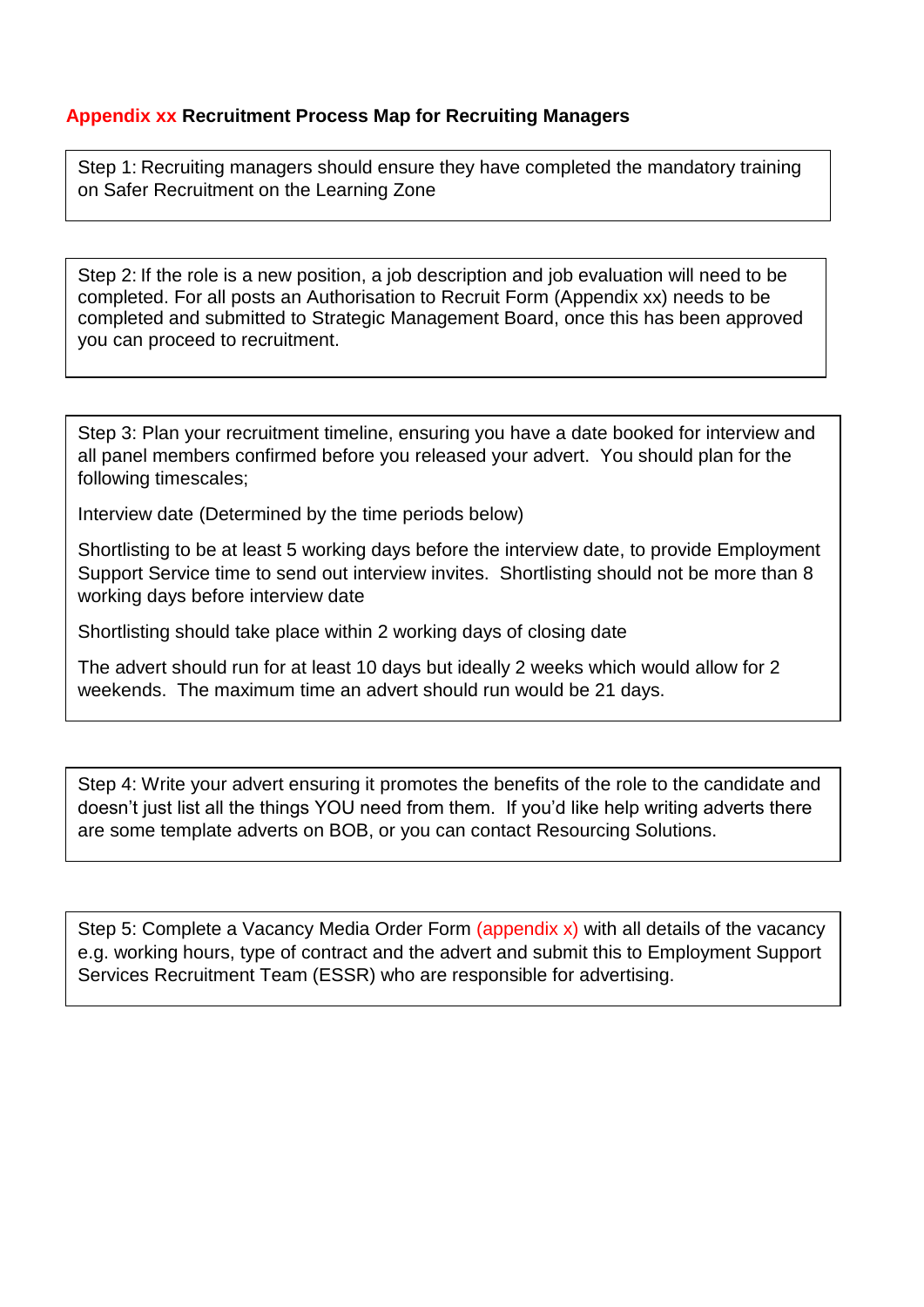Step 6: Once your vacancy is live, ensure you share details amongst your networks, encourage your teams to share and respond to candidate enquiries in a timely manner.

Step 7: The day after the closing date ESSR Team will forward anonymous applications to you. Please shortlist within 2 working days, a template for shortlisting decision making is provided in appendix xx, you may wish to use this to record your decision making. Please complete and return the Notification of Shortlisting results form (appendix x) back to ESSR who will return the full applications to you for shortlisted candidates and organise the interviews. ESSR will send standard email communications inviting candidates to interview. You're encouraged to give candidates a call to congratulate them on being shortlisted and advise them they will receive full invite details by email.

Step 8: It is the recruiting manager's responsibility to arrange interview rooms or online interview platforms, plan interview questions, brief panel members and set and make arrangements for any necessary assessments. If your interviews are face to face you will need to consider who will meet and greet them at reception and take copies of their documents, this does not have to be a panel member and can be delegated to someone else who is available to copy and verify the documents. Eligibility to Work in the UK checks must be taken prior to start date, copies taken, verified as originals and dated. Details of appropriate documentation if available in the Recruitment Guidance and Framework.

Step 9: Within 24 hours of the interview the Recruiting Manager should telephone the favoured candidate and make a verbal conditional offer of employment. When they accept please check their referees details with them and ask them to prompt their referees and to look out for email confirmation of the conditional offer including a request to complete a health declaration. As soon as the candidate accepts please complete and return a Notification of Interview Results Form (Appendix xx) and send to ESSR and telephone the unsuccessful candidates to notify them of the outcome. If you are not able to provide feedback within the 24 hour period you should still contact unsuccessful candidates to advise them of the outcome and offer to arrange a feedback time the following week.

Step 10: You must maintain regular weekly contact with your candidate up to their start date, ideally by telephone to keep them engaged whilst the clearances are being obtained. ESSR will forward copies of references to you as and when they are received. Once ESSR notify you that all clearances are received you are responsible for contacting the candidate to mutually agree a start date. Please notify ESSR of the start date as soon as possible.

Γ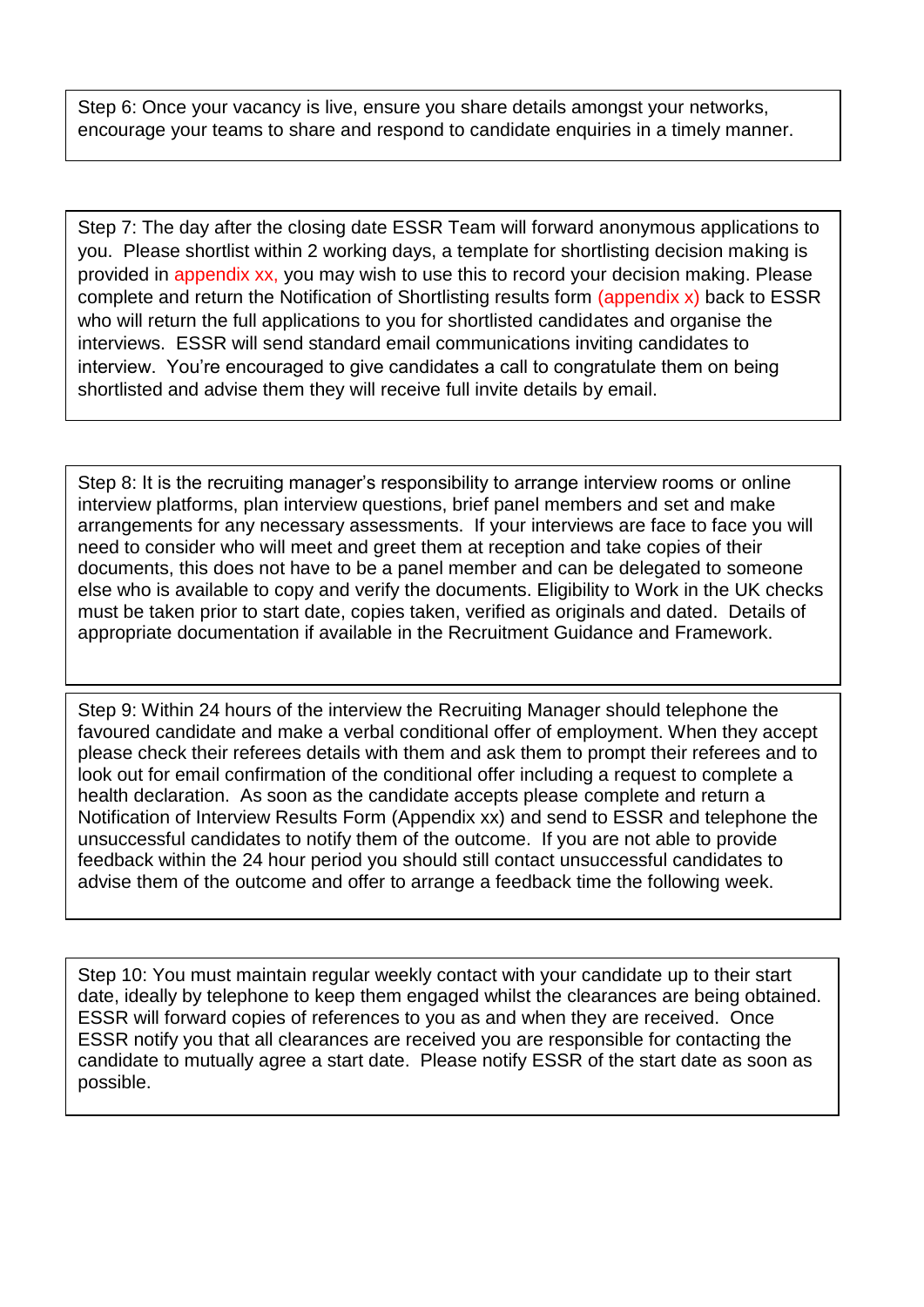

**Appendix x**

# **This form is to be completed before any recruitment is undertaken.**

| <b>Job Title</b>       | <b>No of Hours</b>     |     |
|------------------------|------------------------|-----|
| <b>Department</b>      | <b>Contract Type</b>   |     |
| <b>Contract Length</b> | <b>Flexi Time</b>      | Y/N |
| <b>Salary Band</b>     | <b>Annual Salary</b>   |     |
| DBS post? Y/N          | <b>No of vacancies</b> |     |

#### **Key Details**

| Has consideration been given to undertaking the post in a different way? E.g.<br>amalgamating existing roles, filling part time instead of full time etc? Please provide<br>detail of rationale; |                                                                                    |                       |                              |                             |  |  |
|--------------------------------------------------------------------------------------------------------------------------------------------------------------------------------------------------|------------------------------------------------------------------------------------|-----------------------|------------------------------|-----------------------------|--|--|
|                                                                                                                                                                                                  |                                                                                    |                       |                              |                             |  |  |
|                                                                                                                                                                                                  | Is the job description and person specification accurately reflective of the role? |                       |                              |                             |  |  |
|                                                                                                                                                                                                  |                                                                                    |                       |                              |                             |  |  |
|                                                                                                                                                                                                  | What has this vacancy arisen?                                                      |                       |                              |                             |  |  |
| Post holder<br>resigned                                                                                                                                                                          | Post holder<br>retired                                                             | This is a new<br>post | Post vacant as<br>outcome of | Other $-$ please<br>detail; |  |  |
|                                                                                                                                                                                                  |                                                                                    |                       | restructure                  |                             |  |  |

| Where is this being funded from?          |  |
|-------------------------------------------|--|
| If funding is not from central budget,    |  |
| please detail where the funding is from,  |  |
| including details of any specific funding |  |
| requirements i.e time limit?              |  |

| <b>Signature of Recruiting Manager</b>                      |       |  |  |  |
|-------------------------------------------------------------|-------|--|--|--|
| Name (sign and print):                                      | Date: |  |  |  |
| Name of post-holders line manager (if different from above) |       |  |  |  |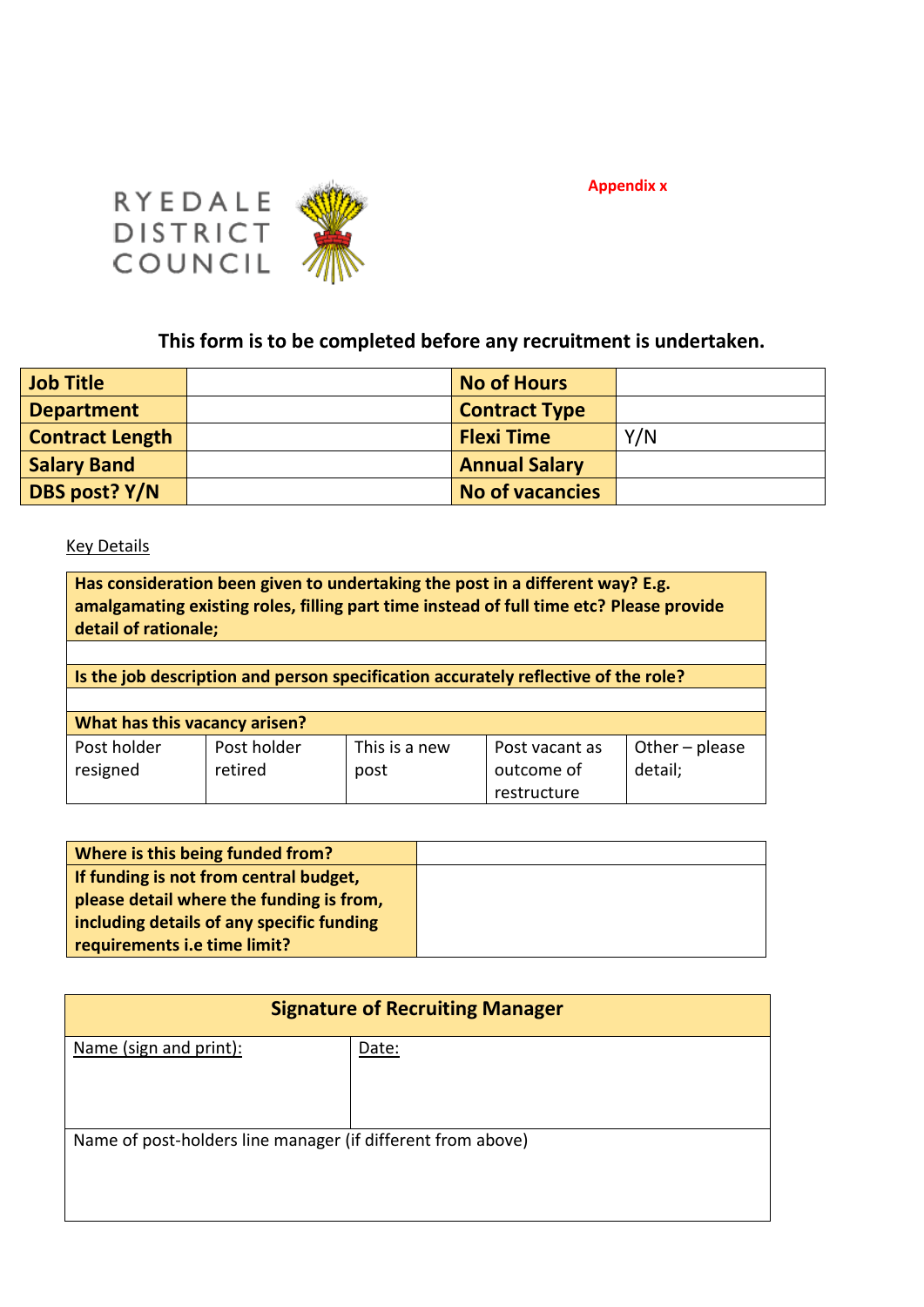# **Signatures should be sought in the order listed below**

| <b>Signature of Finance Representative (Senior Accountant or Head of</b><br><b>Finance only)</b> |       |  |  |  |  |
|--------------------------------------------------------------------------------------------------|-------|--|--|--|--|
| Name (sign & print):                                                                             | Date: |  |  |  |  |
| <b>Base Salary PA:</b>                                                                           |       |  |  |  |  |
| <b>On-costs PA:</b>                                                                              |       |  |  |  |  |
| <b>Total Spend PA:</b>                                                                           |       |  |  |  |  |
| Where is spend allocated from?                                                                   |       |  |  |  |  |
| <b>Additional information:</b>                                                                   |       |  |  |  |  |

| <b>Signature of Head of HR</b> |       |  |  |  |
|--------------------------------|-------|--|--|--|
| Name (sign & print):           | Date: |  |  |  |
|                                |       |  |  |  |

| <b>Additional Info (to be completed by HR or Finance)</b> |  |  |  |
|-----------------------------------------------------------|--|--|--|
| Dept Budget Code                                          |  |  |  |
| Post Number                                               |  |  |  |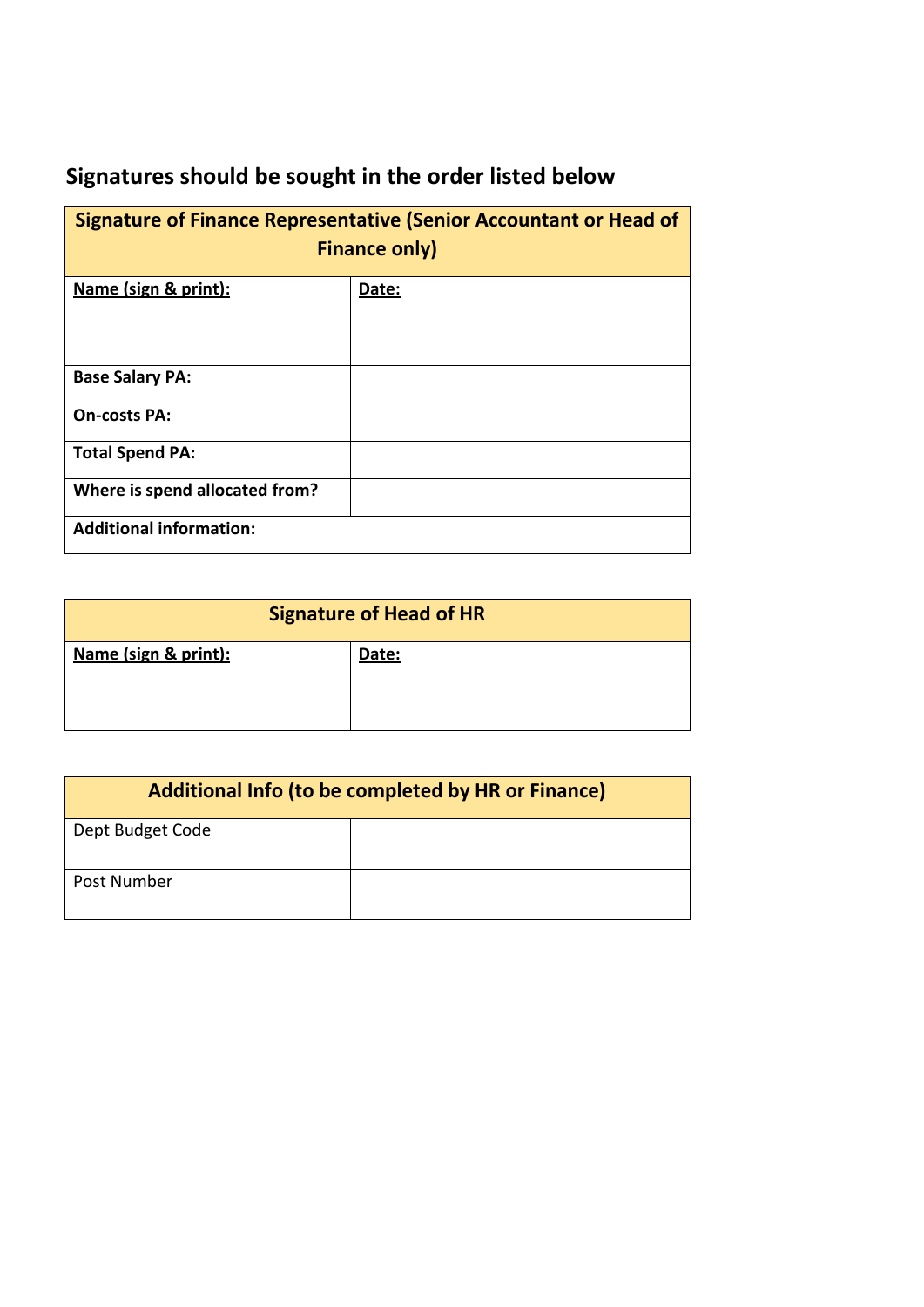

**Appendix x**

## **Vacancy media order form**

To be completed by responsible officer/manager, with a copy of the Job Description also attached to the email. Please return to:

# **employmentsupportservicerecruitment@northyorks.gov.uk**

**Advert details** – Please ensure you fill in all sections

| <b>Post Title:</b>                                                                                  |                            |                 | Location:                  |                                             |  |
|-----------------------------------------------------------------------------------------------------|----------------------------|-----------------|----------------------------|---------------------------------------------|--|
| <b>Grade/Band/pay scale:</b>                                                                        | Salary:                    |                 |                            |                                             |  |
| Hours per week:                                                                                     |                            |                 |                            | <b>Contract type:</b>                       |  |
| Internal only advert?                                                                               |                            |                 | Yes / No                   |                                             |  |
| <b>Closing date:</b>                                                                                |                            | Interview date: |                            |                                             |  |
| (Recommend Midnight on a Sunday)                                                                    |                            |                 |                            | (See planning an interview guidance on BOB) |  |
| <b>Recruiting Manager:</b>                                                                          | <b>Email Address:</b>      |                 | <b>Contact Number:</b>     |                                             |  |
| Resourcing Solutions referral required for Specialist advertising: Yes / No                         |                            |                 |                            | <b>Budget Code:</b>                         |  |
|                                                                                                     |                            |                 |                            |                                             |  |
| <b>Hearing Test required:</b>                                                                       | <b>Eye Test Required:</b>  |                 |                            | <b>Driving Assessment Required:</b>         |  |
| If yes put in advert below                                                                          | If yes put in advert below |                 |                            | If yes put in advert below                  |  |
| <b>Weekend working:</b>                                                                             | <b>Night Time working:</b> |                 | <b>DBS</b> required:       |                                             |  |
| If yes put in advert below                                                                          | If yes put in advert below |                 | If yes put in advert below |                                             |  |
| <b>Recruitment Leadership Approval Date:</b>                                                        |                            |                 |                            |                                             |  |
| Main text: (to include how to apply)                                                                |                            |                 |                            |                                             |  |
| This vacancy is advertised by North Yorkshire County Council on behalf of Ryedale District Council. |                            |                 |                            |                                             |  |
| Add your vacancy text here                                                                          |                            |                 |                            |                                             |  |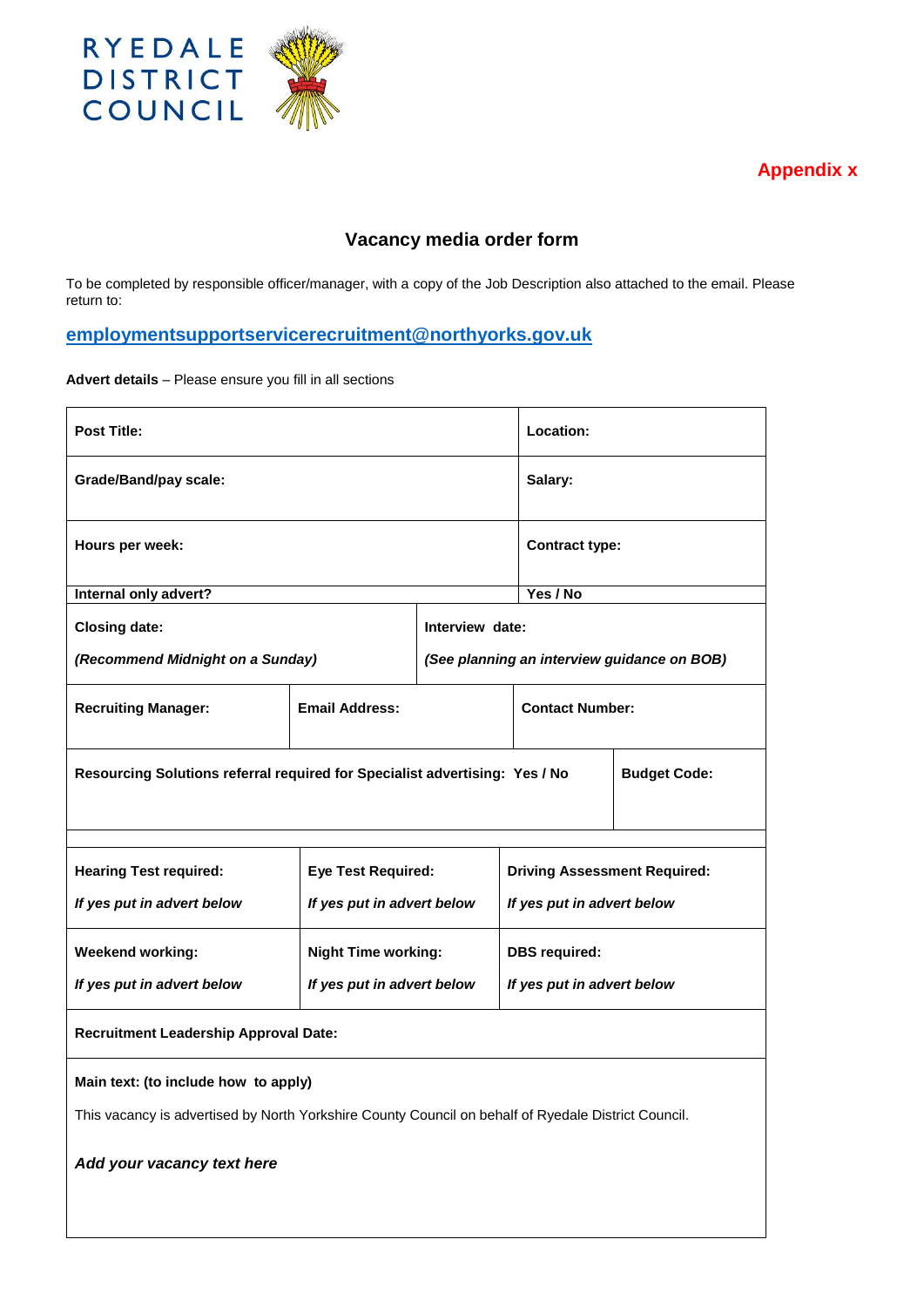#### **Appendix x**

#### **Template for Recording Shortlisting Decision Making**

(retained by the recruiting manager for 6 months following interview date)

**The criteria should be as defined on the person specification.**

**Measurement** Measurement AF = Application Form **Priority (score to be weighted accordingly) H**igh **=** 3 **M**edium = 2 **L**ow = 1 **Rating 0 = Unacceptable 1 = Requires Training 2 = Satisfactory 3 = Good 4 = Excellent**

| Criteria<br>$\overline{\phantom{m}}$<br>ref<br><b>cross</b> | <b>Measurement</b> | <b>Priority</b> | <b>Candidates application ref number</b> |  |  |  |  |  |  |  |
|-------------------------------------------------------------|--------------------|-----------------|------------------------------------------|--|--|--|--|--|--|--|
| person                                                      |                    |                 |                                          |  |  |  |  |  |  |  |
| spec:                                                       |                    |                 |                                          |  |  |  |  |  |  |  |
|                                                             | <b>AF</b>          |                 |                                          |  |  |  |  |  |  |  |
|                                                             | <b>AF</b>          |                 |                                          |  |  |  |  |  |  |  |
|                                                             | <b>AF</b>          |                 |                                          |  |  |  |  |  |  |  |
|                                                             | <b>AF</b>          |                 |                                          |  |  |  |  |  |  |  |
|                                                             | <b>AF</b>          |                 |                                          |  |  |  |  |  |  |  |
| <b>TOTALS</b>                                               |                    |                 |                                          |  |  |  |  |  |  |  |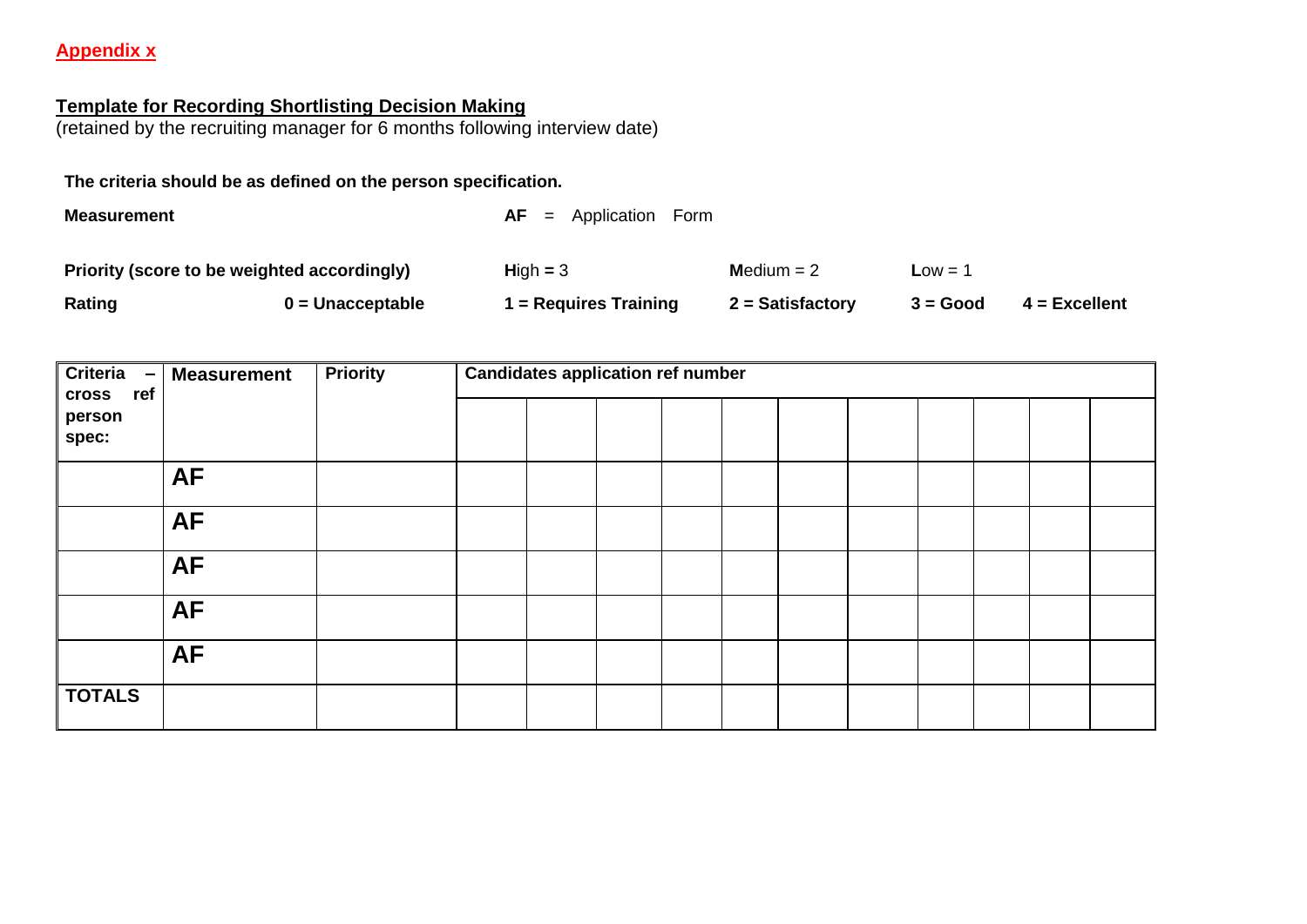#### **UNSUCCESSFUL APPLICANTS (Completion optional)**

**Note:** Please list the unsuccessful candidates below together with a narrative of the reason for not being short listed.

**Reason Code: Q**ualifications **E**xperience **O**ther (specify criteria no.)

| Candidate      | <b>Reason Code:</b> | Narrative:                                         |
|----------------|---------------------|----------------------------------------------------|
| <b>Ref No:</b> |                     | (Explanation of reason for not being short listed) |
|                |                     |                                                    |
|                |                     |                                                    |
|                |                     |                                                    |
|                |                     |                                                    |
|                |                     |                                                    |
|                |                     |                                                    |
|                |                     |                                                    |

Number of additional pages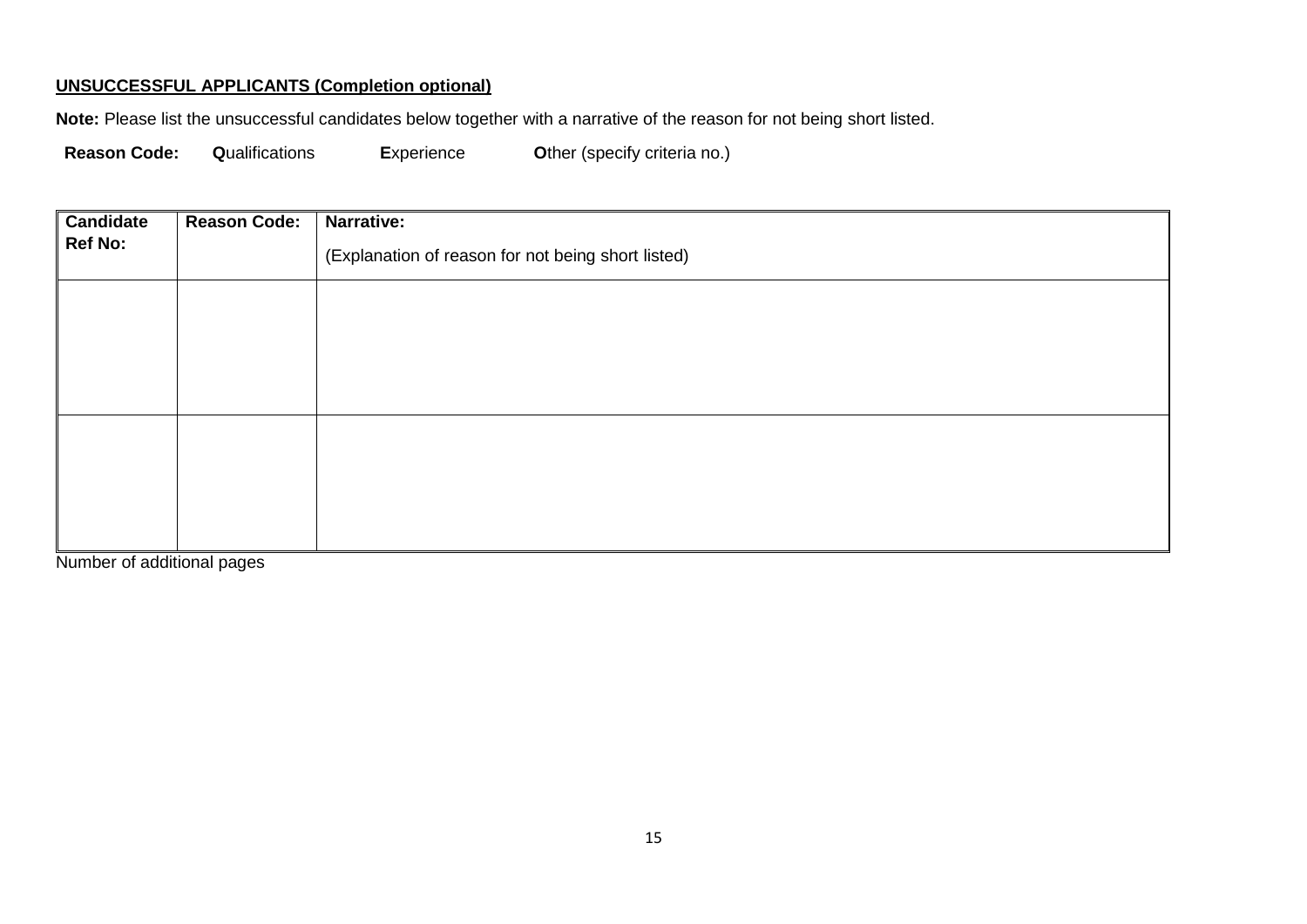

#### Appendix x

# **Notification of Shortlisting Results Form (Completion is essential)**

**\*Please note that at least one member of the interview panel needs to have undergone the Recruitment and Selection Training / Safer Recruitment Training\***

| <b>Post Title:</b>                                                                                     |  |
|--------------------------------------------------------------------------------------------------------|--|
| Vacancy ID No:                                                                                         |  |
| <b>Recruiting Manager Name:</b>                                                                        |  |
| <b>Interview Date/s:</b><br>(Please provide 5 working days' notice for the Recruitment Team to action) |  |
| <b>Available Interview Time (From/To)</b>                                                              |  |
| <b>Duration of each interview</b><br>(mins)                                                            |  |
| <b>Duration between interviews</b>                                                                     |  |
| <b>Interview Location:</b><br>(Provide full address including postcode)                                |  |

**Candidates to be invited to interview: (Please note candidates will self-schedule between the times provided by you so they can pick which time slot best suits them)** 

| <b>Candidate Number</b> | <b>Candidate Number</b> | <b>Candidate Number</b> |
|-------------------------|-------------------------|-------------------------|
|                         |                         |                         |
|                         |                         |                         |
|                         |                         |                         |
|                         |                         |                         |
|                         |                         |                         |

**Please confirm below any additional information for the candidate that needs to be provided in the invitation to interview letter (e.g. tests, presentation topic):** 

*(Alternatively, please attach any supporting documentation / wording / information to your email to be provided with the invitation to interview)*

**Please email this form to employmentsupportservicerecruitment@northyorks.gov.uk**

**We will issue correspondence to shortlisted applicants via the email address stated on their application and we will confirm the interview schedule to you, including sending you the full applications for shortlisted applicants.**

**We will now reject all candidates that were not shortlisted.**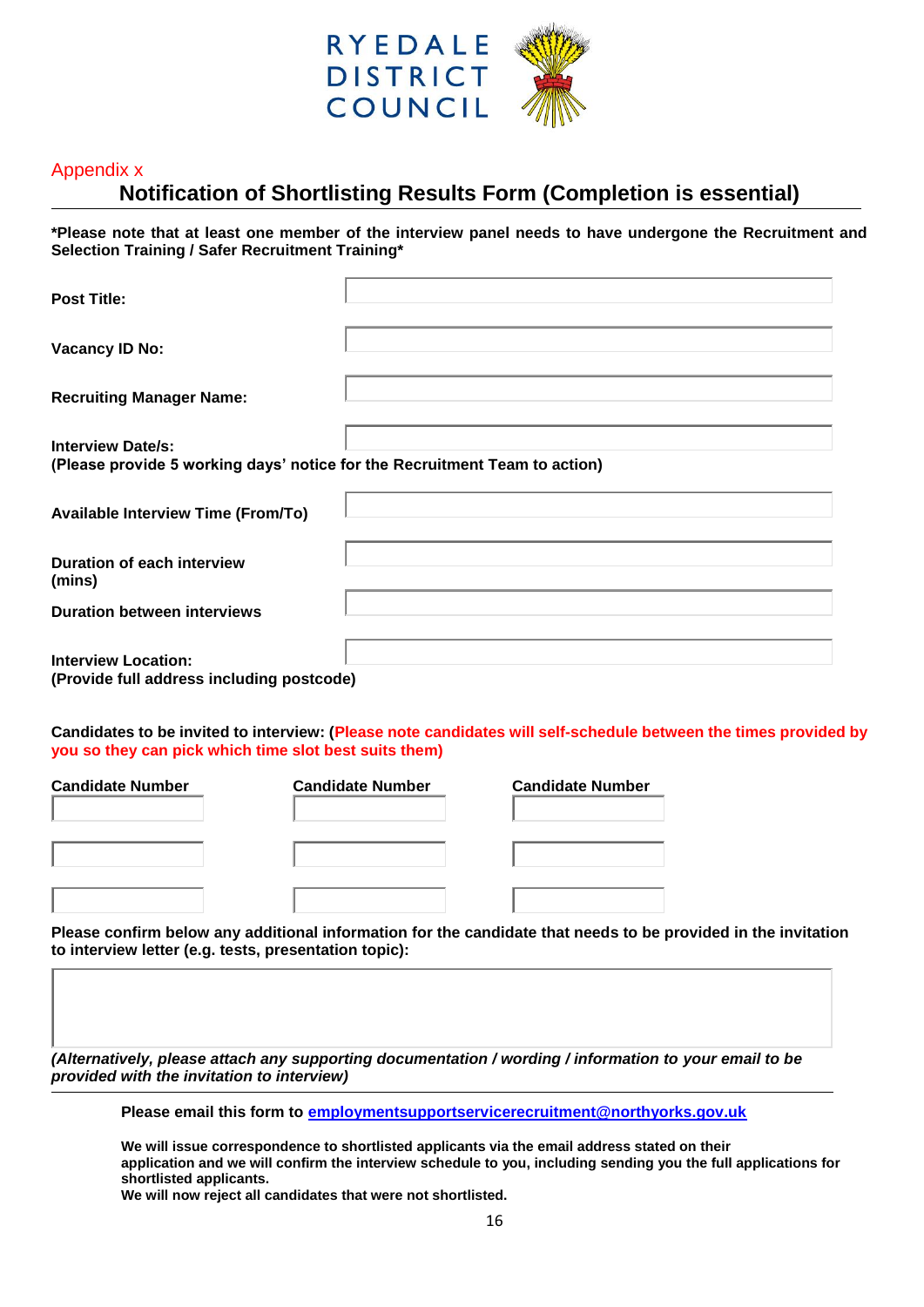**Appendix xx**



# **Notification of Interview Results Form (NOIR) (Completion is essential)**

| <b>Post Title:</b>                                    |                                                                             |
|-------------------------------------------------------|-----------------------------------------------------------------------------|
| Section:                                              |                                                                             |
| <b>Vacancy ID Number:</b>                             |                                                                             |
| <b>Candidate ID Number:</b>                           |                                                                             |
| <b>Successful Candidate Name:</b>                     |                                                                             |
| Date of Birth:                                        |                                                                             |
| <b>Address:</b>                                       |                                                                             |
|                                                       |                                                                             |
| Post code:                                            |                                                                             |
| <b>Telephone Number:</b>                              |                                                                             |
| <b>Email Address:</b>                                 |                                                                             |
| <b>National Insurance Number:</b><br>(if available)   |                                                                             |
| <b>Post Information</b>                               |                                                                             |
| £<br><b>Annual Starting Salary:</b><br>SCP:<br>Grade: |                                                                             |
| Hours per week:                                       | <b>Working Pattern:</b>                                                     |
| <b>Car Allowance:</b>                                 | <b>Other Payments:</b>                                                      |
| Contract status: Established $\square$                | <b>Temporary</b><br>П.<br><b>Fixed Term</b><br><b>Relief</b><br>$\Box$<br>п |
| If Fixed Term please state end date:                  |                                                                             |
| <b>Criminal convictions declared:</b>                 |                                                                             |
| <b>Continuous Local Government Service</b>            |                                                                             |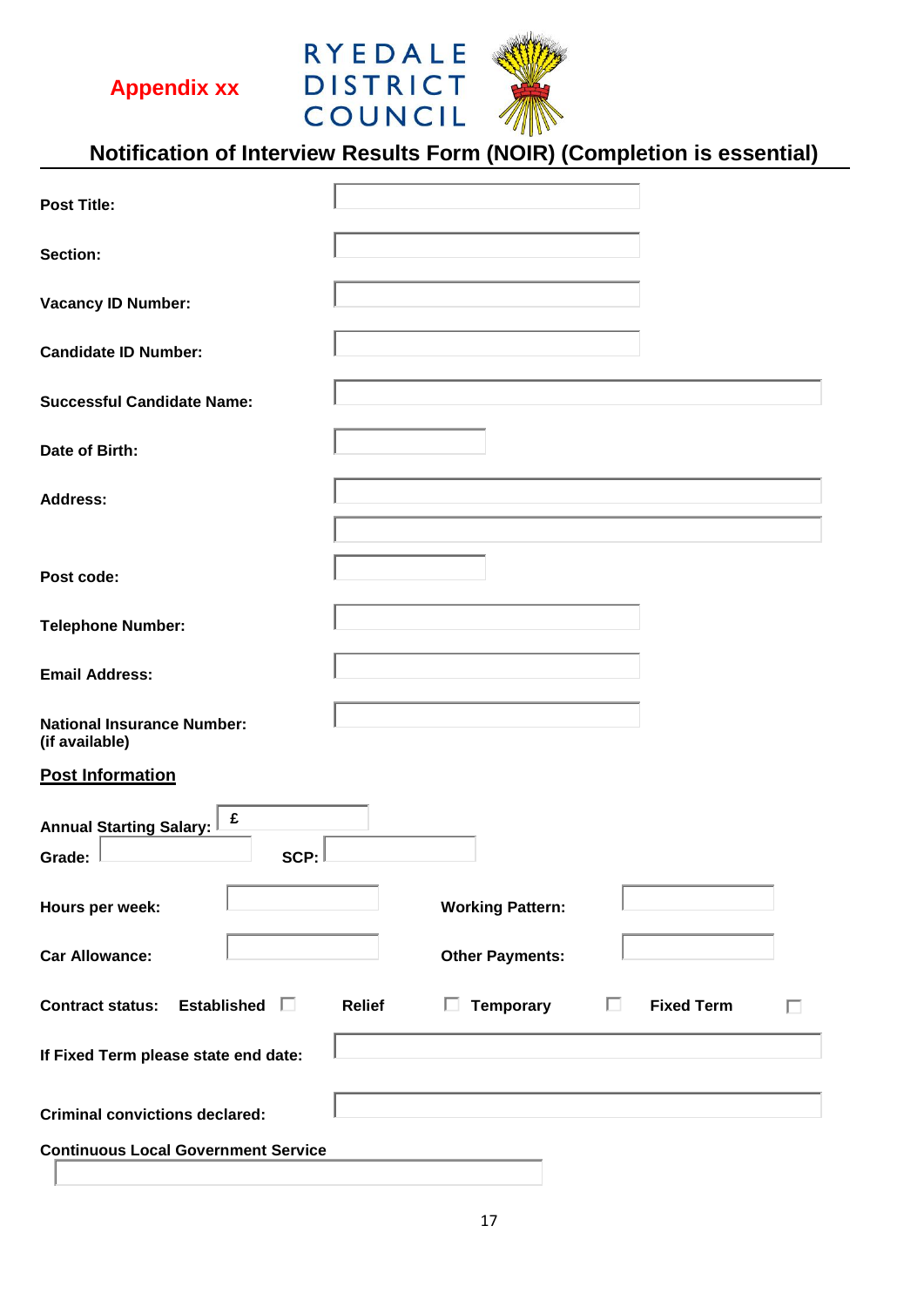| <b>Cost Centre/Budget Code:</b> |  |
|---------------------------------|--|
|                                 |  |

| Please tick to confirm you have checked original documents and attached the verified and dated copies of |
|----------------------------------------------------------------------------------------------------------|
| these documents for the following;                                                                       |

| Evidence of eligibility to work in the UK |  |
|-------------------------------------------|--|
| (See notes below for eligibility)         |  |

**Example 1 Broof of qualifications/ registrations** (If applicable)

П

| <b>Completed identity check form</b>              |  |
|---------------------------------------------------|--|
| Confirming details of verification of documents   |  |
| undertaken for DBS clearance (if applicable role) |  |

**Please confirm any other comments including any special conditions to be included in the offer letter / contract of employment;**

**Please email this form to employmentsupportservicerecruitment@northyorks.gov.uk**

**Your conditional offer letter will be sent to the successful candidate and clearances will be commenced, these will be sent to you upon receipt. Once you have received all clearances, Recruitment will contact you to request a start date. It is the manager's responsibility to inform Employment Support Services of the agreed start date via email.** 

**Please note: New starter information needs to be with Recruitment by the 05th of the month, this is to guarantee they will be setup in time for your payroll. If this deadline is missed it is the responsibility of the manager to make sure the employee is aware they will not be paid to the following month.**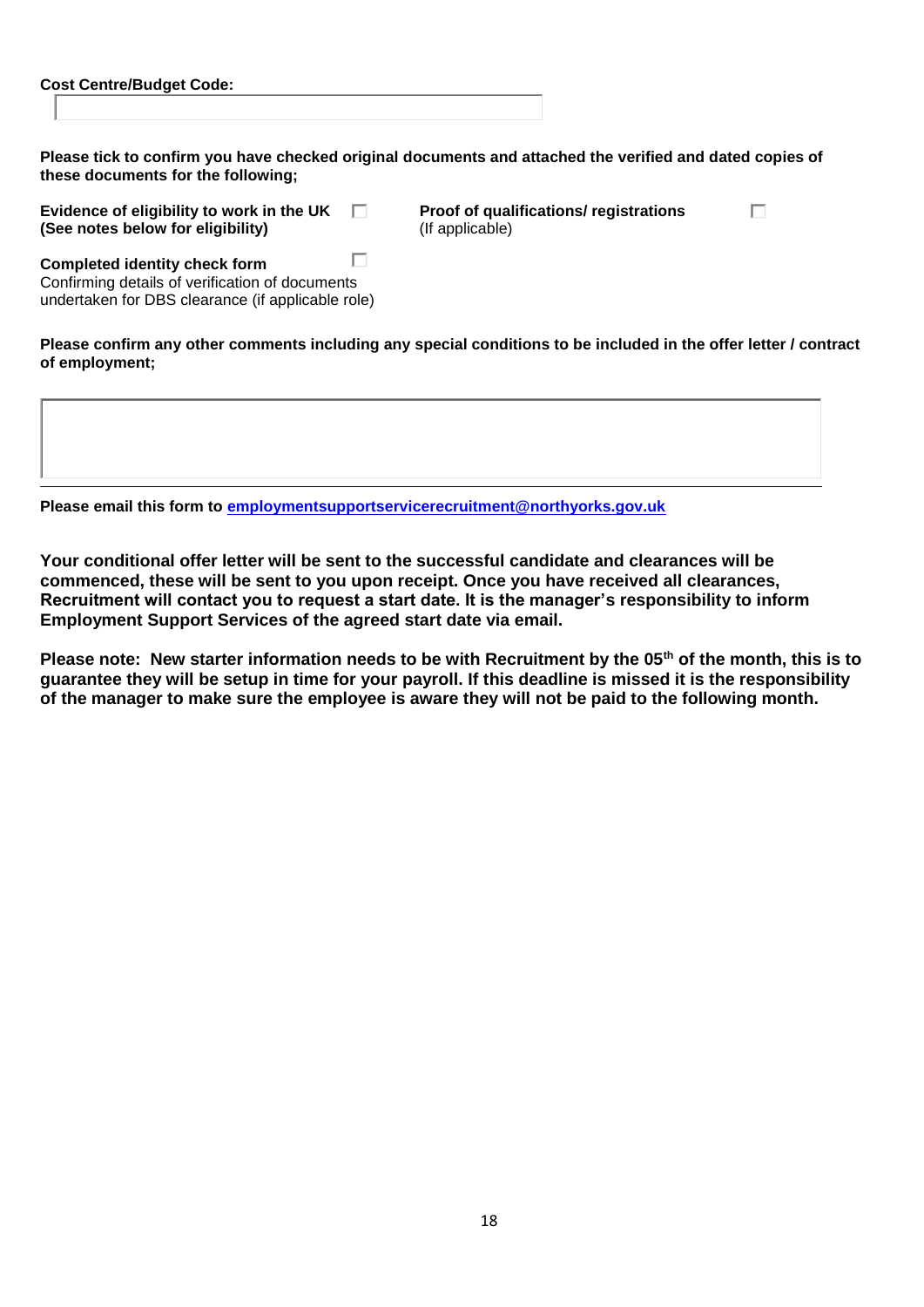#### **Guidance for ID, Qualifications & DBS**

#### **ID – Eligibility to work in the UK:**

*Option 1* UK Passport – Scan/copy the photo page and any page that has relevant details

If the applicant does not have a UK passport, then go to option 2 If the applicant does not have a passport, then go to option 2

*Option 2* For UK nationals: Full length Birth Certificate (with at least one named parent) and proof of National Insurance (this needs to be an official document) – again both documents need to be dated.

If the names on the ID documentation are different to what the candidate is currently known as we would need a name linking document i.e. marriage certificate, deed poll, Decree Absolut.

If neither option is received then you would need to check the eligibility to work guidance to explore alternative routes of obtaining sufficient ID.

#### **Qualifications**

Certified copies of qualifications, if applicable for the post or specified in the job description.

Top Tip: When using a scanner: Place a post it note on photocopier with 'verified original on xx/xx/xx and insert date', ensuring that it does not hide any information on the document. This records the date and verification without the need to copy/print and re-copy, saving paper and time.

#### **E-DBS Managers Verification Form**

The application form for DBS clearance is completed online by the applicant and should be done so prior to interview. It is important you confirm with the applicant that they have done this and that you complete the appropriate checks on the supporting documentary evidence. This should be provided to you by the applicant at interview stage.

#### *Important: If the candidate has not yet completed their DBS application, please advise them to access the E-DBS application form via the link sent to them from ESS in their notification of the interview email and not through the main E-DBS application centre on the NYCC website (www.northyorks.gov.uk/dbs).*

If this is wrongly completed it may cause delays. Please let the Recruitment team know if the candidate hasn't received the link to complete the application.

For the successful candidate, you will need to complete the E-DBS Managers Verification Form to provide confirmation that you have undertaken the evidence checks. You will then need to submit the verification form via the E-form on the link below http://www.northyorks.gov.uk/article/23289/DBS-information-for-managers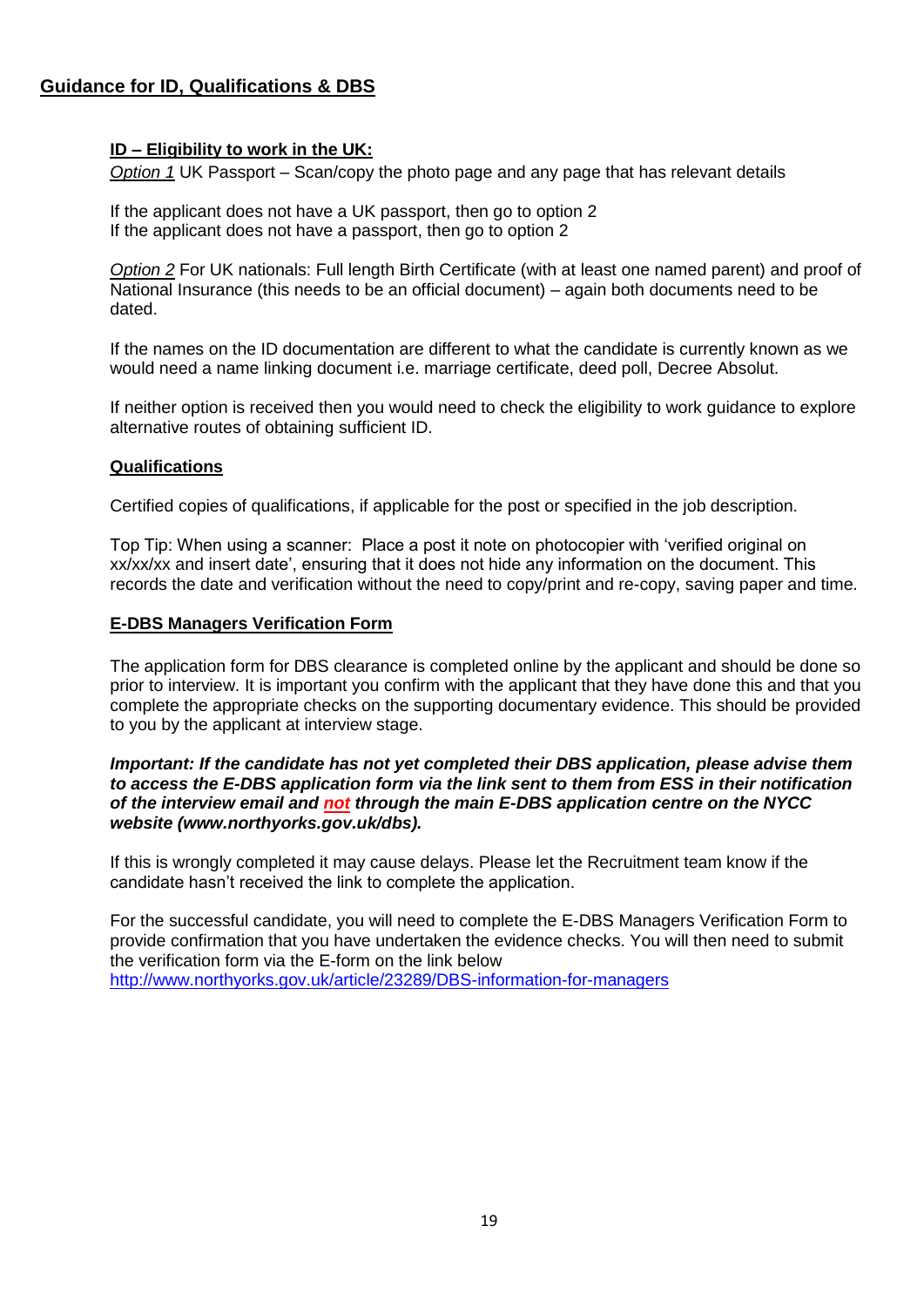# **Ryedale District Council**

# **Safer Recruitment Policy**

Date issued: tbc

#### **Section One; Policy and Procedure Overview**

#### **1. Policy Statement**

Ryedale District Council (RDC) is committed to safeguarding and promoting the welfare of vulnerable groups including children, young people and adults and expects all staff and volunteers to share this commitment.

The Council is committed to ensuring all recruitment is undertaken fairly, effectively and safely in accordance with legislation. This policy provides a framework for recruiting managers to ensure that employees are suitable for the role they have been engaged to do and that appropriate preemployment checks have been undertaken for employees.

Safeguarding is everybody's responsibility and effective recruitment and selection, including rigorous pre-employment checks, will help deter those who seek to harm vulnerable people from applying to work in our organisation.

The policy aims to support RDC to recruit the number and quality of employees required to meet the needs of the service within the available resources.

 $\Box$  Candidates will be treated with dignity and respect and will be assessed fairly and consistently, in line with employment legislation and the Council's policies and procedures.

 $\Box$  Selection will be on the basis of individual merit and ability, and assessed against the qualifications, skills and competencies required to do the job.

 $\Box$  Selection will always be carried out without discrimination – this includes making reasonable adjustments if needed to enable candidates to participate in the process without disadvantage.  $\Box$  All appropriate pre-employment and safeguarding checks will be undertaken for both internal and external appointments.

□ Recruiting managers will follow the procedure to ensure that all recruitment undertaken is based upon good practice and in line with legislation.

Manager's will ensure that all employees are made aware of this policy and RDC's commitment to it.

#### **Section Two Safer recruitment and selection procedures**

## **2. Features of Safer Recruitment**

• an open culture, no secrets

• a belief that it could happen here

• clear procedures for reporting concerns about the behaviour of staff and volunteers towards children

• support for children and adults who do raise concerns and commitment to take action on any concerns raised

• a code of conduct that makes clear what is acceptable and unacceptable behaviour

• policies, procedures and code of conduct that are not just documents but are used, with people made being accountable for following them

- Ensuring staff complete relevant, regular training
- good induction and use of probationary periods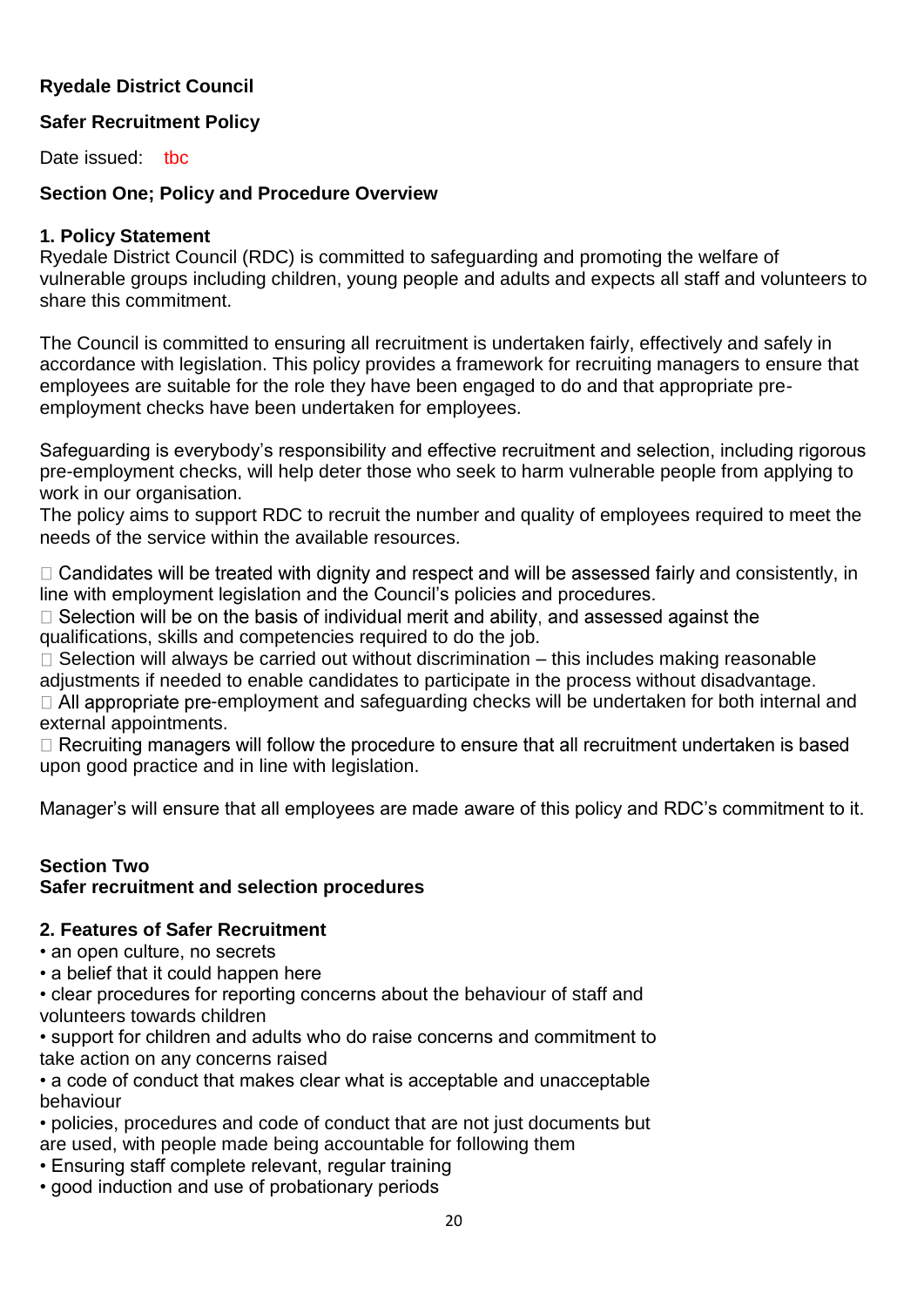• a commitment from all who work there to safeguard and protect children and adults at risk and to maintain an ongoing culture of vigilance

# **The Safer Recruitment Process**

# **Stage 1 - Define the Role**

• Produce a job description and person specification

• Include in these skills, abilities, experience, behaviours and for roles working with children or adults at risk include attitudes/motivation towards working with these client groups

• Make clear the boundaries and expectations in terms of relationships with

Children and adults at risk (cross refer to Staff Code of Conduct)

## **Stage 2 - Advertising**

• Include a clear statement regarding RDC's commitment to a safeguarding culture and the need for an Enhanced Disclosure and Barring Service check (DBS) disclosure, where applicable

# **Stage 3 - Application Forms**

Recruiting Managers should use the standard application form which requires a full and complete job history, accounting for any gaps in employment

• Do not accept CVs as part of the application process, only fully completed application forms should be considered

At shortlisting stage you will not receive any information relating to Criminal Convictions made on an application. Following shortlisting you will receive a candidate's full application which will include information about whether any criminal convictions have been made, where relevant. Where criminal convictions have been made you must continue to invite the candidate to interview.

# **Stage 4 - Scrutinise Applications and Shortlist**

• Ensure appropriate time is put aside for all members of the panel to shortlist

• Identify any gaps in the application or inconsistencies that you need to explore further with candidates at interview e.g. assess their reasons for leaving previously posts, suitability of their referees and gaps in employment.

# **Stage 5 Interviewing**

# **It is good practice to;**

• Use supplementary questions to probe any gaps or vagueness in answers (these will be different for each candidate)

• Ensure questions ask candidates about their own experience rather than asking hypothetical questions, questioning experience is more likely to highlight any possible safeguarding concerns

During your selection activities you may hear things that would cause you concern and which you would then need to explore further with the candidate. These may include:

• Lack or no understanding or appreciation of children's, young persons or adults at risk needs or expectations

• They appear to want the role in order to meet their own needs rather than the needs of children or adults at risk

• Vagueness about experiences and/or gaps on the application form or unable to provide examples to support their answers

• A maverick – unwilling to follow rules, procedures or work with others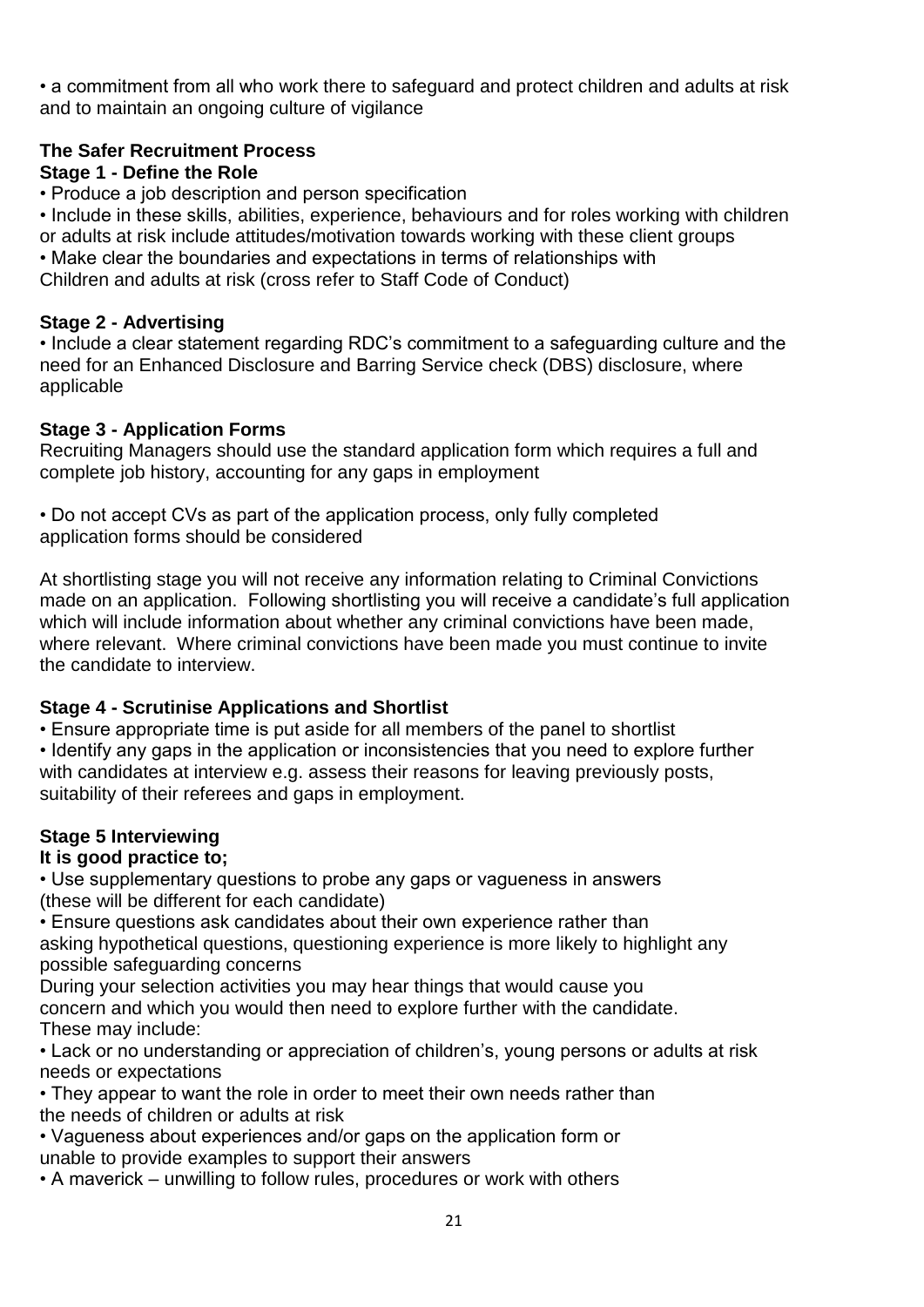# **Stage 6 – Pre-Appointment Checks**

The following pre-appointment checks must be carried out:

• Documentation proving eligibility to work in UK brought to interview and checked thoroughly (this is a statutory requirement)

• Original qualification certificates brought to interview if these are an essential mandatory requirement defined in the person specification

• Confirmation of membership of any affiliated/registered bodies where this is a statutory requirement

• Health Questionnaire issued to successful candidate to complete and return

• Disclosure and Barring Check undertaken for eligible posts, for the successful candidate

• All documents brought to interview must be originals and should be photocopied for all candidates

• Until all these checks have been carried out only a conditional offer of employment can be made. The offer should clearly state which satisfactory checks the appointment is subject to

#### **Stage 7 Bring your new candidate on-board**

Once you have made an offer of employment and whilst all pre-employment clearances are being gained it is important you personally maintain regular contact with your candidate, a weekly call is recommended.

Not only does this help you to maintain candidate engagement and reduce the risk of them declining the offer, it also helps you to reinforce the organisations commitment to a safer culture which can be discussed and/or documents shared.

#### **Stage 8 Creating a Safer Culture**

Managers should proactively promote a safer culture with their staff by;

- Completing a full induction with new staff, ensuring they are aware of RDC's commitment to Safeguarding
- Proving relevant training to staff, appropriate to their role

RDC will;

- publish our commitment to safeguarding, for example, by having posters in RDC's building and on the website
- Having a nominated member of staff responsible for Safeguarding
- Discussing safeguarding and child protection openly. Establish the belief that it can happen here.

## **Section Three; DBS Checks**

#### **3. When are DBS checks required?**

In line with national guidance, only posts that meet the eligibility criteria for DBS checks can request a DBS check.

- Only posts meeting the definition of regulated activity are eligible for an Enhanced DBS check – a list of these posts in RDC is detailed in Appendix 1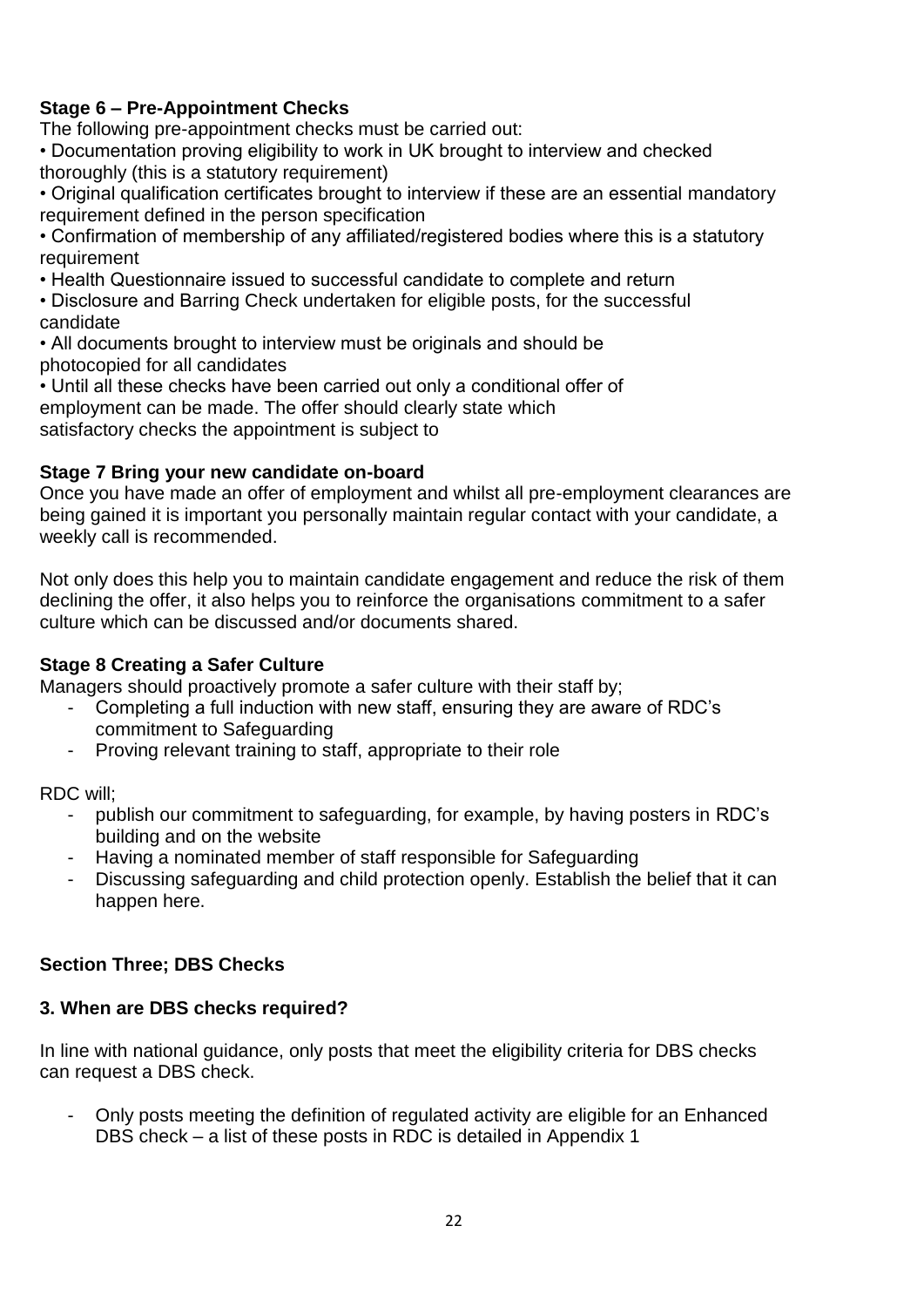- Only posts defined in the Rehabilitation of Offenders Act (ROA) 1974 (Exceptions) Order 1975, are eligible for Standard DBS checks, a list of posts in RDC that meet this are detailed in Appendix 1.

Posts that do not meet the eligibility criteria for a DBS check cannot apply for this as a clearance. Managers who have posts that are not eligible for a DBS check but do involve an element of work which may involve working with children, adults at risk or in an environment within someone's own home, should follow the Safer Recruitment process detailed in the Policy. They should also complete a risk assessment to evidence the measures they have put in place to safeguard service users from harm. An example risk assessment is provided in Appendix 3.

#### Positive DBS checks

In instances where a Recruiting Manager is notified of a positive hit on a DBS they will need to follow the RDC DBS Positive Disclosure Process, see Appendix 2. A positive disclosure does not necessarily mean that an individual cannot work in the role to which they have applied. The information provided on the DBS, combined with other factors will be considered by a nominated DBS Decision Maker.

This document provides general guidance and does not cover all aspects of recruitment and selection or other employment practices. It is intended to supplement and enhance RDC's existing recruitment and employment policy and processes. Add the link to the Recruitment Policy.

## **Appendix 1**

| <b>Post</b>                                         | Type of check                    |
|-----------------------------------------------------|----------------------------------|
| <b>Senior Housing Specialist</b>                    | <b>Enhanced (Child and Adult</b> |
|                                                     | workforce with Barred Lists)     |
| <b>Housing Support Assistants Derwent Lodge</b>     | <b>Enhanced (Child and Adult</b> |
| (Including relief posts)                            | workforce with Barred Lists)     |
| <b>Housing Support Officers - Derwent Lodge</b>     | <b>Enhanced (Child and Adult</b> |
|                                                     | workforce with Barred Lists)     |
| <b>Supported Lettings Officer</b>                   | Enhanced (Adult workforce        |
|                                                     | without Barred List check)       |
| <b>Housing Pathway Coordinator</b>                  | Enhanced (Adult workforce        |
|                                                     | without Barred List check)       |
| Solicitor (Required at entry to profession)         | Standard                         |
| <b>Chartered Accountant or Certified Accountant</b> | Standard                         |
| (required at entry to the profession)               |                                  |

## **Appendix 2**

## **Ryedale District Council**

## **DBS Positive Disclosure Process (DBS posts only)**

In instances where notification of a positive DBS is received for an applicant, RDC will follow the following process to confirm if the individual is suitable to work in the role they have applied for.

- Applicant is made a conditional offer of employment by the Manager, following interview
- Manager returns Notification of Interview Results Form to ESS
- ESS issue clearances, including DBS check, individual completes DBS form and Manager completes Verification Form (both forms need to be completed before the DBS can proceed)